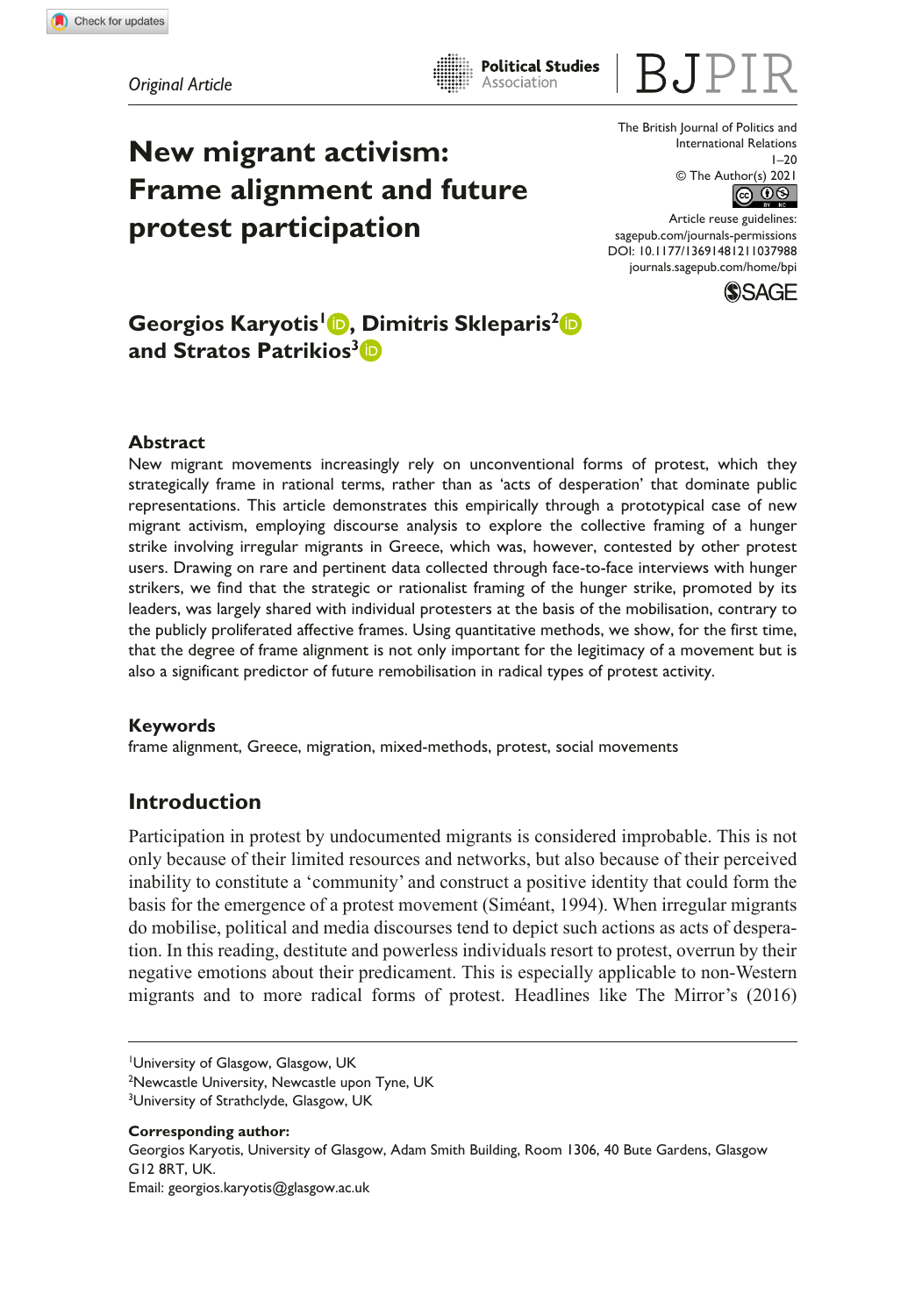'Desperate migrants sew their mouths together in protest at Calais Jungle' serve as a frequent reminder of the perceived affective and spontaneous reaction of migrants to their harsh living conditions and destitution. This arbitrary interpretation adopts a particular 'Orientalist' frame (Said, 1978), which seems to have captured the imagination of Western societies that host such migrants.

The characteristics, frequency and salience of political mobilisations over the last decade by refugees and irregular migrants in Europe and beyond question the validity of this narrative (Ataç et al., 2016), leading some to describe this as a 'new era' of migrant or refugee protest (Ataç et al., 2015: 5). Migrant activists increasingly react against detention, deportation and dispersal policies, and mobilise in favour of human rights, freedom of movement, as well as access to asylum procedures and labour markets (Oliveri, 2016). In July 2019, around 700 undocumented African migrants – self-labelled as the 'Black Vests' movement in reference to the recent 'Yellow Vests' anti-government protests – stormed the Pantheon Mausoleum in Paris calling for the right to stay in France. Other prominent recent examples include the 2010 riots in Rosarno, Southern Italy, the 2012 occupation of Oranienplatz square in Berlin, Germany, the march of hundreds of Syrian refugees towards Turkey's land border with Greece in 2015, and several hunger strikes across Europe. These 'new migrant movements' appear to be strategic in how they project their voices, whom they connect with and what repertoires of action they employ (Oliveri, 2016). Specifically, they challenge depictions of irregular migrants and refugees as either criminals or victims that lack political agency and are driven to protest by their emotions alone. Instead, their 'strategic framing' (Schön and Rein, 1994) draws attention to an alternative consideration: a common ground that migrants/refugees share with citizens in terms of core moral values, experiences of injustice and calls for structural changes that would be mutually beneficial (Oliveri, 2016).

Nevertheless, the more interweaved structures and communicative frames characterising new migrant movements leave them exposed to attacks about their integrity and representativeness. For one, due to the unequal distribution of scarce and valuable mobilisation resources among the multiple actors that comprise them, quite often natives tend to assume dominant positions in managing how the legal and cultural claims of immigrants are framed in the public sphere (Della Porta, 2018: 14). For another, the frames promoted by protest organisers and leaders may not be representative of the views among movement participants. Prior studies have found that the claims put forward by movement grassroots, as opposed to movement leaders, tend to be more 'existential' – promoting individual gains – rather than political – promoting systemic change (Chimienti and Solomos, 2011). These provide fertile ground for opponents to question the independent organisation of new migrant movements and adopt affective and restrictionist frames, which aim to nullify the protesting 'Other' and contest the legitimacy of the movement's motives and claims (Rosenberger, 2018: 10). The extent to which there is 'frame alignment' between protest organisers and individual participants in a movement has been shown to have significant implications for both its internal cohesion and external standing, yet it has rarely been studied empirically and never in relation to new migrant movements (Ketelaars et al., 2014: 3–4; Opp, 2009).

This article seeks to address this gap through an empirical assessment of an early instance of 'new' migrant activism in Greece, which represents a 'prototypical' case (Rose and Mackenzie, 1991). In January 2011, about 300 irregular migrants originating from the Maghreb countries and residing illegally in Crete travelled to the two major Greek cities, Athens and Thessaloniki, and commenced a hunger strike that lasted for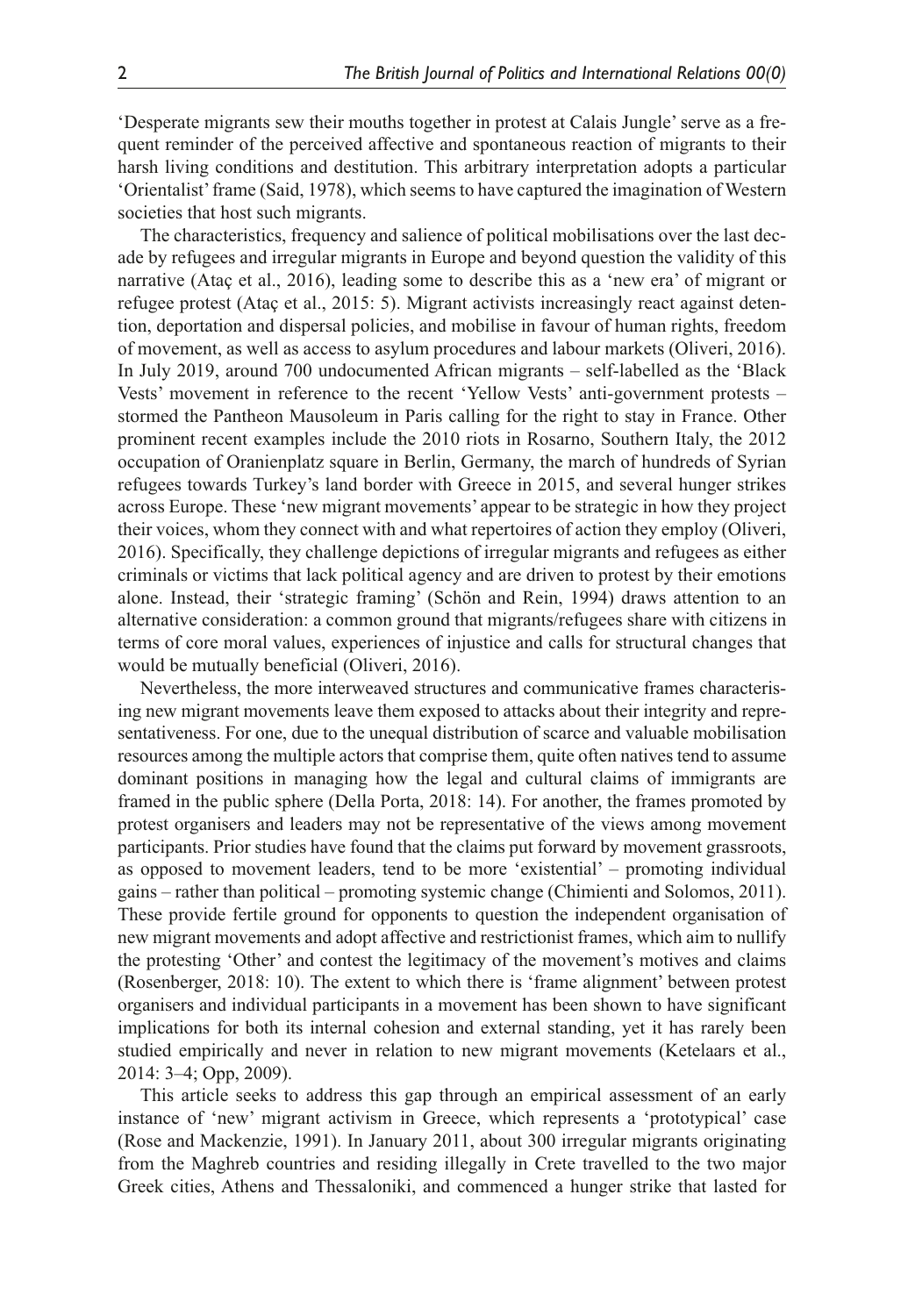44 days. Protesters sought to bring attention to their living conditions, exacerbated by the country's economic crisis and restrictive immigration policies (Karyotis, 2012; Triandafyllidou, 2009), achieving some limited concessions from the state. The whole episode, although highly politicised and even exploited by political parties, was depicted uniformly in public debates as an 'act of desperation'. How did the protesters themselves, in their own voice, collectively project their hunger strike? To what extent did individual protesters' rationales converge with this collective image? How did this affect their overall commitment to the broader movement and predisposition for future activism? The article utilises mixed methods to engage with these questions, and, in doing so, contributes to our understanding of new migrant movements and protest behaviour more broadly.

First, we employ discourse analysis of all public statements issued by the hunger strikers through their collective body, and contrast this with frames promoted by other stakeholders, opposing or supporting the action. This demonstrates that the official discourse of the '300' rejected the notion that their struggle was primarily motivated by desperation and, instead, defended its independence and rationality. Second, drawing on set of rare and pertinent data collected through face-to-face interviews with 52 of the hunger strikers, we empirically test the degree to which individual protesters were aligned with this official, but publicly contested frame. Results show that protesters were indeed highly aligned with the official rationalist or strategic frame promoted by their collective body. In the final part of our study, we explore quantitatively whether congruence with organisational frames has implications for the future remobilisation of participants, a question that, to our knowledge, has not been studied previously. This may be important to explore in this context, not only because socialisation into a protest activity significantly reduces the barriers for participants to take part in future protest as well (Rüdig and Karyotis, 2014), but also because protesters' ability to make sense of their previous experience, particularly in situations of backlash, is crucial for long-term activism and remobilisation (Bunnage, 2014). Opportunities to refuel mobilisations of movements by minority or disenfranchised groups that rely on protest to gain public support are likely to increase once social distancing rules ease, following the unprecedented decline in all protest activities across the world during the COVID-19 pandemic (Metternich, 2020).

The article proceeds as follows. The first section explores the protest repertoires, communicative frames and organisational traits of new migrant movements. The Greek casestudy is introduced next, along with data collection details. The third section explores how migrant protesters projected themselves strategically as self-efficacious political agents and engaged in framing contests with other stakeholders. The final section analyses primary data from our structured interviews with hunger strikers. We find that the congruence of the hunger strikers with the strategic or rationalist frame influences their willingness for future participation in radical protest. By contrast, affective factors, such as the degree of desperation, anger or (un)happiness of migrants, which received much public attention and were core elements of the externally promoted frames (by opponents and supporters alike), do not impact on remobilisation. Taken together, our findings question the legitimacy of the dominant public discourse on migrant protest, which draws disproportionally and without reference to robust empirical evidence, on affective explanations of protest psychology.

### **Understanding 'new' migrant movements**

The array of collective actions, or 'protest repertoires', in each mobilisation instance depends largely on and is limited by the particular time, place and population of a specific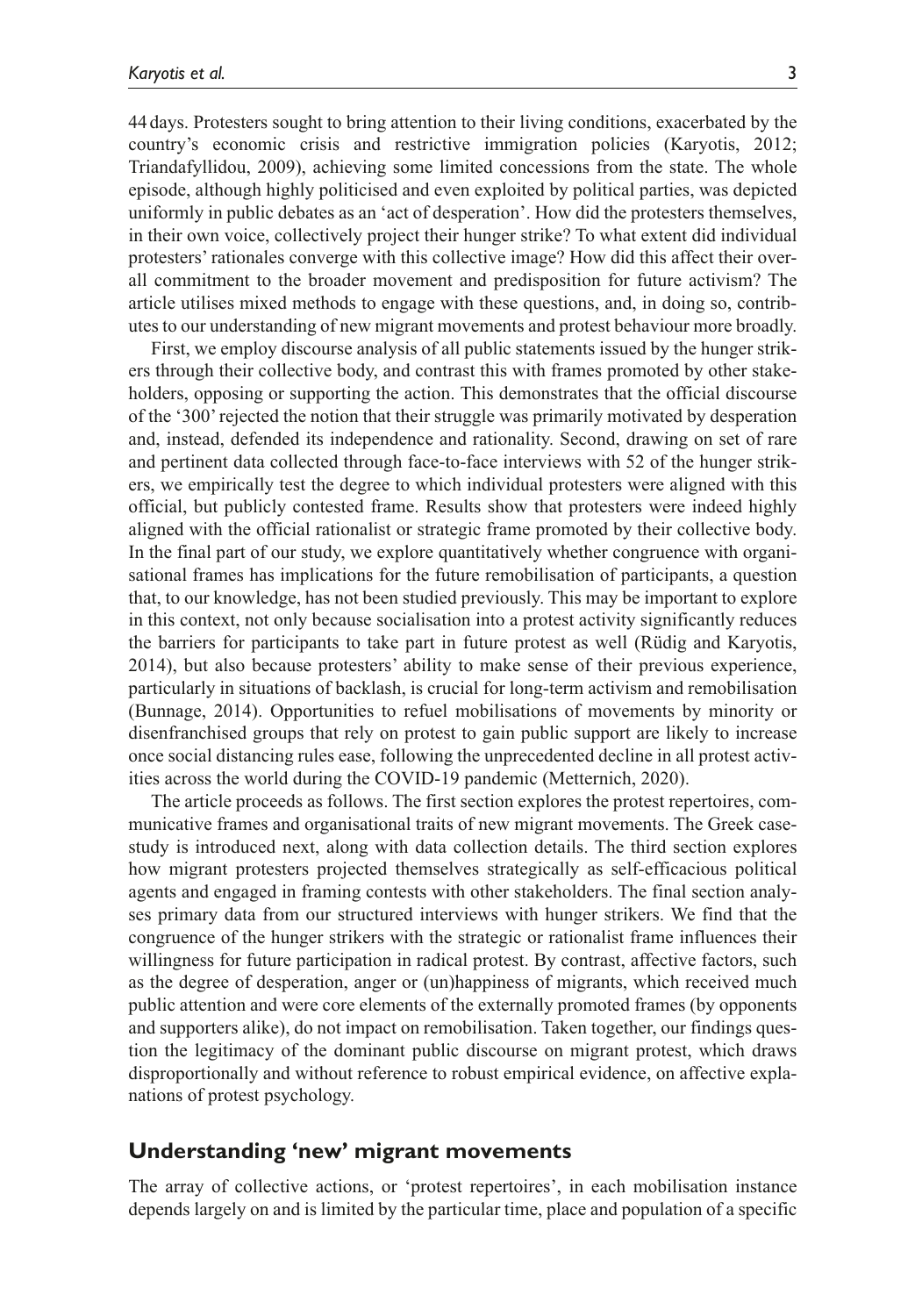socio-political and historical context (Tilly, 1979: 131). Early migrant activism in the 1960s and 1970s, typically in the form of demonstrations and strikes (Castells, 1975), concerned industrial and agricultural production claims. It became more common with the gradual tightening of migration and asylum policies across the West (McLaren, 2015). From the 1980s onwards, church asylum, airport blockades, No Border camps, mega marches, anti-deportation and anti-detention campaigns and hunger strikes made their appearance across Europe and North America (Ataç et al., 2015: 6). Despite this, most studies 'largely disregarded the political activity of migrants' until recently, as the latter were seen to be lacking the required organisational and communication structures, as well as any interest 'in altering political conditions in the country in which they worked' (Goeke, 2014: 163).

Over the last decade, the frequency, nature and salience of migrant protest in Europe and beyond have marked a 'new era of protest' (Ataç et al., 2015: 5). This has revitalised academic interest, by enriching our understanding of the characteristics and drivers of migrant protest (e.g. Chimienti, 2011; Chimienti and Solomos, 2011; Ellermann, 2010). It has also attracted significant media and public attention. To a degree, the success of these new mobilisations in attracting interest reflects their chosen protest repertoires. These include increasingly radical forms of collective action that put migrant and refugee bodies and lives on the line. In a notable case in Vienna, Austria, what started as a 10-hour march of refugees and supporters in November 2012, turned into a public occupation and erection of a Refugee Protest Camp in Sigmund Freud Park, before escalating into a hunger strike. Since 2012, such hunger strikes have become a regular feature in refugee protests, including in Denmark, Bulgaria, France, Austria, the Netherlands, but also beyond Europe, such as in California and in Australia's offshore detention facility on Manus Island (Gržinić and Tatlić, 2014: 104).

A first distinctive characteristic of new migrant movements, therefore, concerns the increased frequency of more radical forms of protest – the most socially disruptive and uncommon actions – compared to conventional collective actions of the past, which conformed to the norms of the existing social system (see Martin, 1986). Hunger strikes, unlike demonstrations or marches, are a radical form of collective action. They hold an invaluable symbolic meaning, as they exemplify martyrdom and self-sacrifice (Tarrow, 1998). No other radical form of collective action involves the potential self-destruction of the body. In this regard, hunger strikes may constitute a means of last resort that manifests the gravity of protesters' aims, as well as the perceived ineffectiveness of other means of protest (Scanlan et al., 2008: 277).

The second key characteristic of new migrant movements has to do with how they are framed by the protesters themselves. Framing refers to the process of 'selecting and highlighting some aspects of a perceived reality, and enhancing the salience of an interpretation and evaluation of that reality' (Entman, 2004: 26). Framing effects are demonstrated in issue frames, where 'by emphasizing a subset of potentially relevant considerations, a speaker leads individuals to focus on these considerations when constructing their opinions' (Druckman, 2004: 672). Developing a narrative for the issues at stake is a key challenge for any social movement. Particularly for migrants and refugees, the need to reverse a negative into a positive collective identity, as well as to politicise the issues at stake (e.g. social, political and economic inclusion) is an essential precondition for mobilisation (Della Porta, 2018: 5). Frames – diagnostic, prognostic and a 'call to arms' – have to be convincing for a number of different stakeholders, including potential participants, friends and enemies of the mobilisation (Snow and Benford, 1988). This is a process in which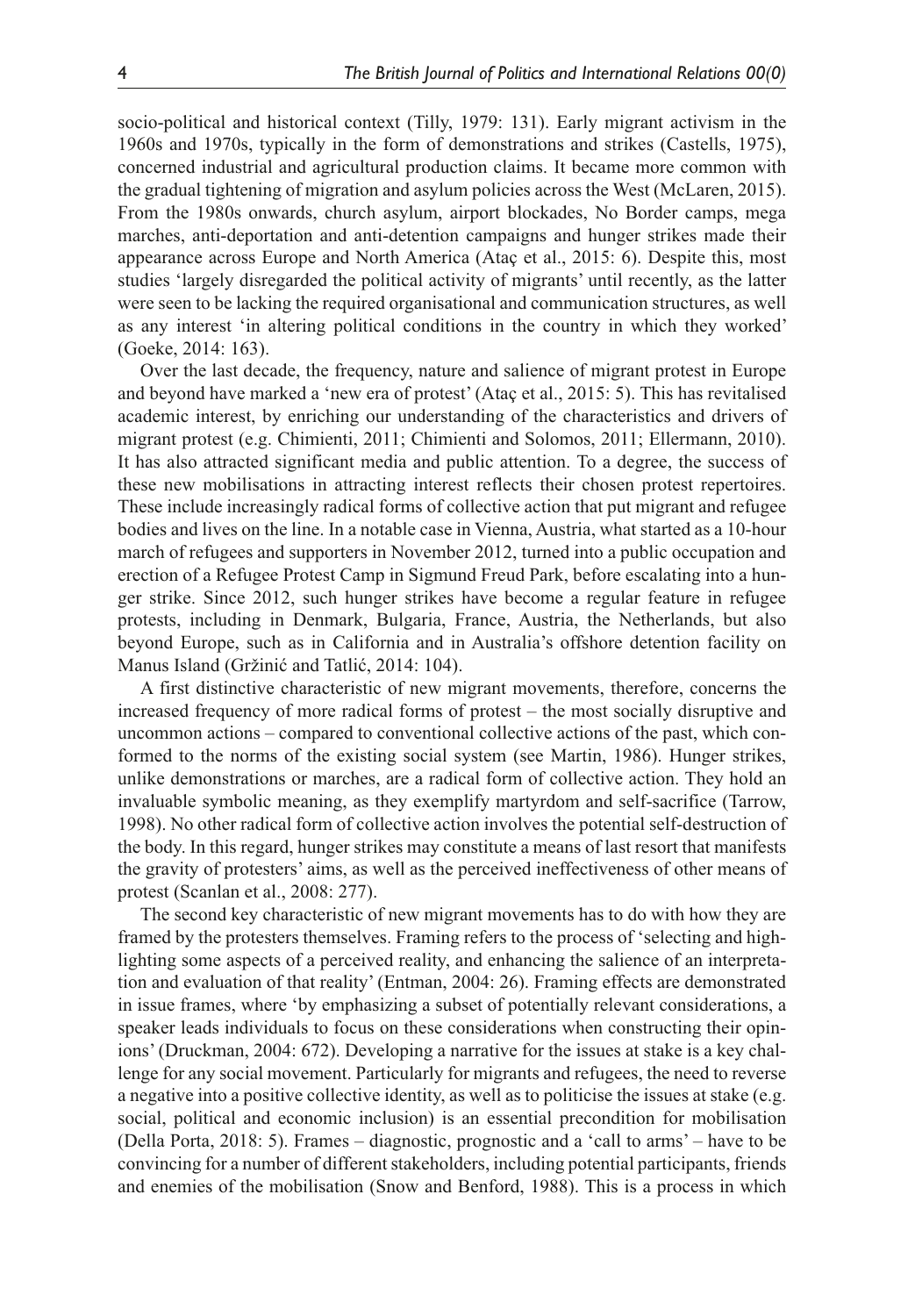both rational and emotional mechanisms are connected to frame the movement (Della Porta, 2018: 5).

New migrant movements attempt to construct a collective identity, either by challenging mainstream definitions of migrants/refugees as victims or criminals, or by demonstrating identification with the core normative and moral values of the host nation. Irregular migrants, as the most stigmatised group, tend to resort to radical framing, which embraces discourses of inherent inequalities in the economic order and universalist claims for the rights for all people, irrespective of their cultural attributes and national backgrounds (Della Porta, 2018: 22). Their message emphatically rejects the exclusive categorisation of their movement based on traditional binaries (e.g. citizen/non-citizen, voter/non-voter, employed/unemployed, migrant/refugee, legal/illegal migrant). On the contrary, their discourse merges diverse struggles; for instance, those over labour, gentrification and the right to the city, with those of irregular migrants' and refugees' right to remain, freedom of movement, and social and political participation (Ataç et al., 2015: 8). Overall, new migrant movements do not only 'define their situation as unjust and subject to change through group action' (McAdam, 1982: 51). They also designate enemies and friends and often seek to provoke hope and enthusiasm for an alternative social order (Benford and Snow, 2000).

A third distinctive feature of recent migrant mobilisations concerns their organisational traits and networks (Ataç et al., 2015). Despite their limited formal organisation, new migrant movements invest in building alliances, domestic and transnational, much more than early migrant activism (Gržinić and Tatlić, 2014). Their precarious lack of material and symbolic resources renders the support of broad networks of actors essential (Della Porta, 2018: 11). Migrant/refugee protesters need allies that will help them maximise support from migrants with varying legal statuses and opportunities, as well as 'generate the levels of cultural and symbolic capital needed to cleanse stigma attached to foreigners and transform them into sympathetic and rights-deserving beings' (Nicholls, 2013: 92). Thus, they rely heavily on vertical solidarity networks (Della Porta and Diani, 2006: 15) which consist of both citizens and non-citizens who organise collective activities and push the state to change migration policies and/or their implementation (Rosenberger, 2018: 10). The 'plurality of subjectivities' in new migrant/refugee movements include workers, the unemployed, different migrant categories, trade unions, nongovernmental organisations (NGOs), and social movement organisations and political parties of the left-libertarian family, to name a few (Ataç et al., 2015: 8; Della Porta, 2018: 12).

While these more complex organisational structures and communicative frames have enabled new migrant movements to attract more support and attention to their grievances, they have also provoked criticisms about their authenticity and integrity. We seek to contribute to these debates by empirically studying the extent to which individual protesters' rationales ('the micro level of protest participation') converge with the movement's collective framing ('the meso level of protest organisation'), and the implications of this. In doing so, our article challenges the 'tendency to focus on the framings of movement elites to the neglect of rank-and-file participants, potential recruits, bystanders, and others' (Benford, 1997: 421). Instead, we follow the pioneering work of Ketelaars et al. (2014) and simultaneously investigate frames at both micro and meso levels of a movement, as well as the frames by other 'users of protest', who are also active participants in the framing contests. Frame alignment affects not only the internal cohesion and (contested) legitimacy of the movement but also the impact of the protest itself (Snow et al., 1986). While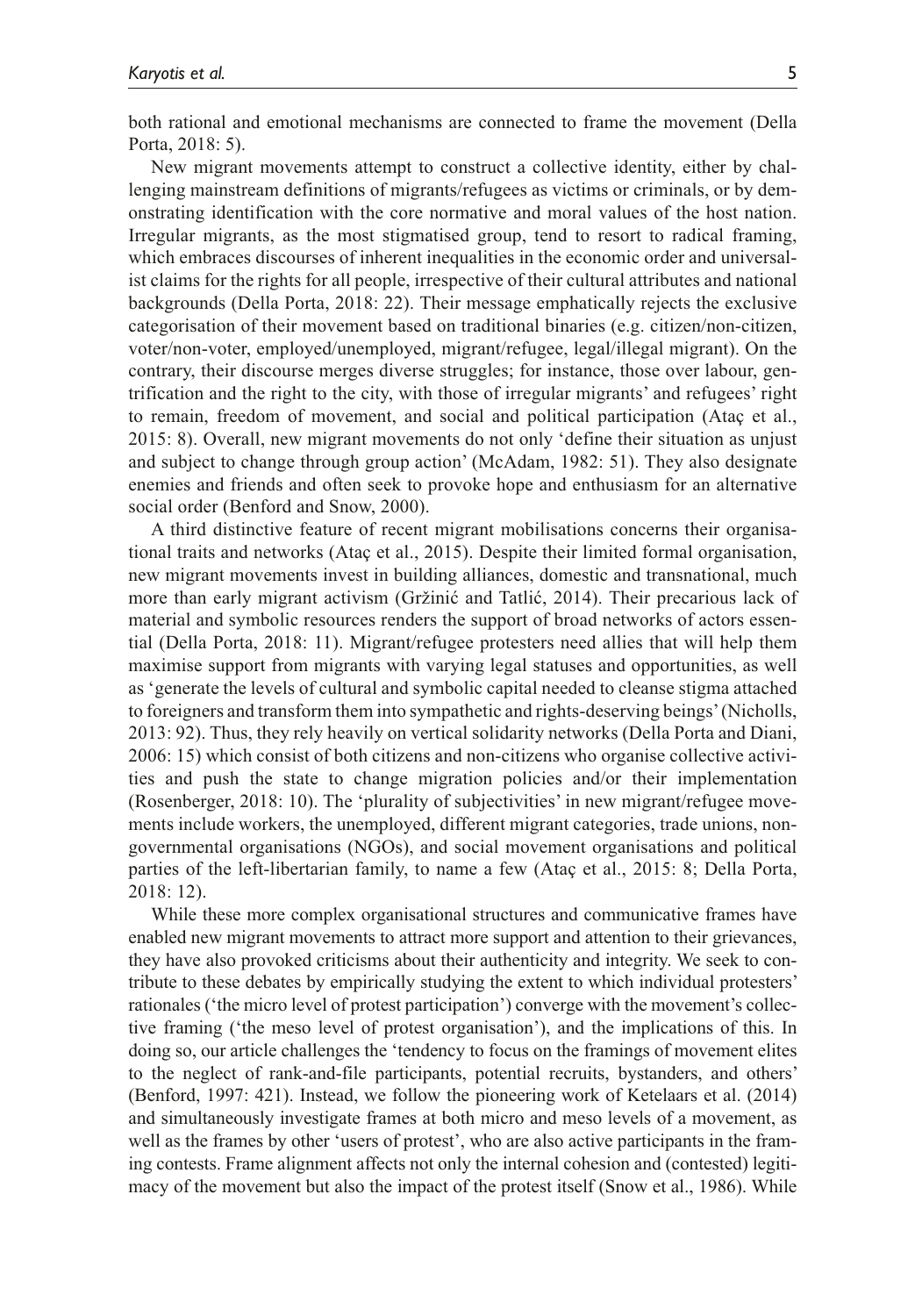we know, for instance, that framing matters for recruiting new members (Mika, 2006), we do not know the extent to which alignment with the movement's official discourse affects the future political behaviour of veteran protest participants. This is a highly pertinent issue in our case, as the hunger strike of the '300' was the second instance of the same type of protest, organised in the same city and by the same actors in a period of less than three years.<sup>1</sup> Due to the repeated opportunities for migrant protest that have increasingly emerged over the last decade, it is important to understand whether the alignment of individual protesters with either the movement's own frame or the frames of other 'users of protest' increases their propensity to participate in future movement activities, and particularly in radical protest, which has become more common in new migrant movements.

### **Background and data collection**

The Greek case represents one of the prototypical examples of 'new' migrant protests. We study the case in the surrounding context of mass mobilisations that marked the year 2010 in Greece, where nearly one-third of the Greek population participated in anti-austerity protests (Rüdig and Karyotis, 2014), and in the 'Arab Spring' wave in North Africa and the Middle East. The hunger strike that is the focus of our analysis represents a revival of an old repertoire of action that had been used extensively by undocumented migrants in France from the 1970s to the 1990s (Siméant, 1998), but which has re-emerged as a feature of new migrant protests across Europe.<sup>2</sup>

Contrary to popular and media accounts, the hunger strike of the '300' was not a spontaneous act but a carefully planned one.<sup>3</sup> A total of 287 people took part, with 237 of them protesting in an occupied building of the Athens Law School and a further 50 in the Labour Centre in Thessaloniki. Support came from migrant groups and networks, NGOs, antiracist and university student bodies, labour associations, neighbourhood initiatives, anarchist collectives, and political parties, particularly those to the left of the ideological spectrum. Some of these joined forces to create the 'Initiative for Solidarity' (IfS), which, among others, organised demonstrations in support of the hunger strikers. The migrant protesters themselves formed their own collective body, the 'Assembly of Migrant Hunger Strikers' (AMHS). These bodies each held daily meetings, separately, but also communicated with each other and across the two cities through webcams. Like other 'new' migrant/refugee movements, participants independently projected their grievances, promoting diagnostic and prognostic frames on their predicament through press conferences and collective statements issued through their Assembly.

State representatives refused to meet with the protesters' representatives until the later stages of the hunger strike. Eventually, on 9 March 2011, a deal was brokered to end the protest in return for some changes to the participants' legal status. The Greek state rejected the strikers' demand for full regularisation. Instead, the strikers received a biannually renewable status of 'indefinite tolerance', permission to visit their home countries and a promise to receive work permits. In a symbolic move, the government also agreed to regularise all migrants who could prove their continuous residence in Greece for at least 10years. We note here that irregular migrants would be unlikely to be able to provide the required supporting documentation (Fakiolas, 2003).

To analyse this case, we rely on mixed-methods. We employ discourse analysis to study the framing of the action by protest organisers, as well as by external supporters and opponents. In total, the AMHS issued 15 public statements during the hunger strike. This represents the best and most direct source of information of the collective frames promoted by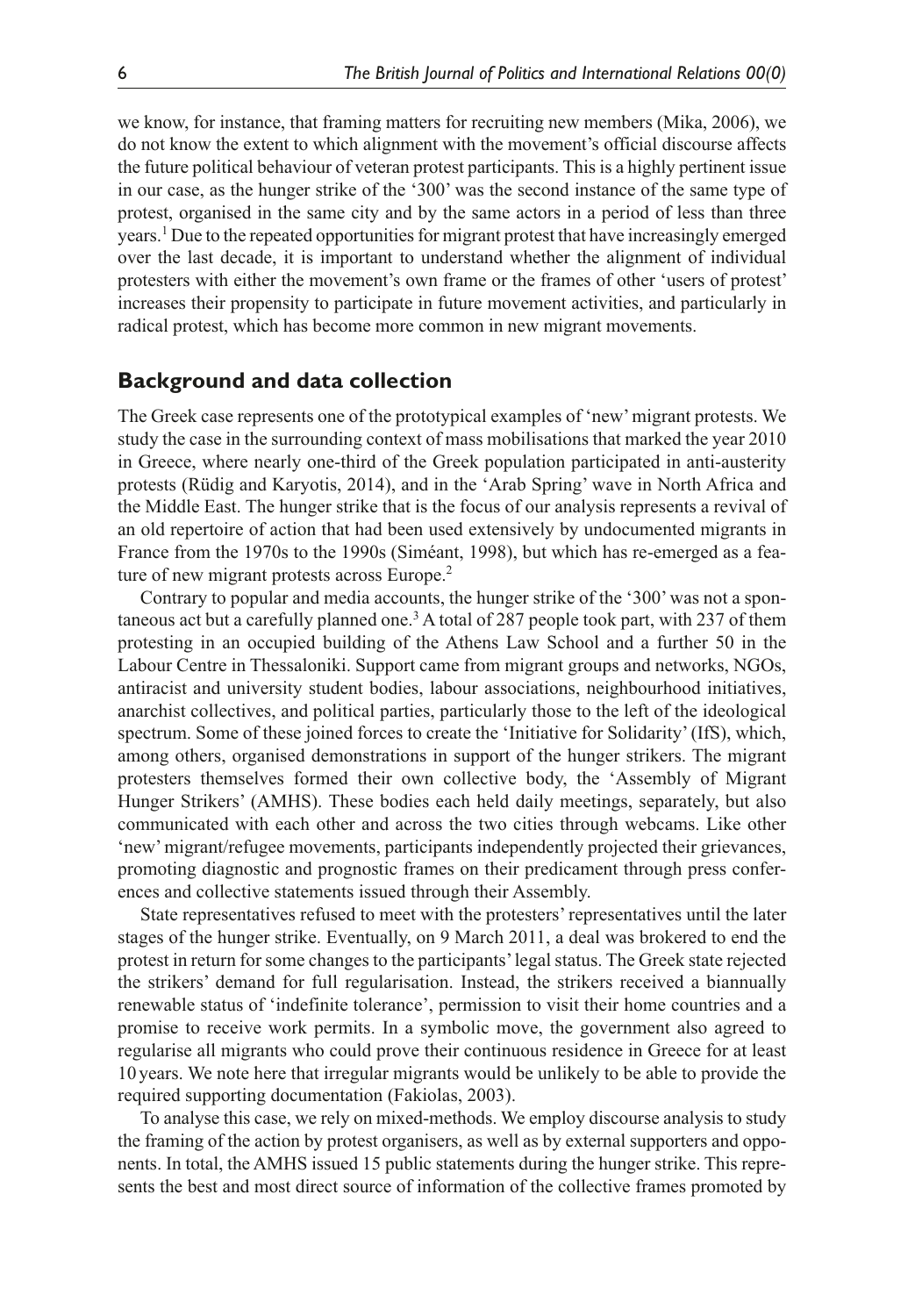the protesters themselves. We connect these frames with individual-level data, collected through face-to-face interviews with hunger strikers in July 2012, which allow a closer look at the composition and motivations of the hunger strikers. Of the 287 participants, 100–120 had permanently left Greece and a further 40–50 were temporarily abroad at the time the interviews were held. About 20 individuals refused the invitation to participate. In total, 52 interviews with protesters that participated in the hunger strike were conducted, each lasting approximately 30minutes.

All respondents were Maghreb country nationals: forty-eight Moroccans, two Algerians and two Tunisians. Almost all of them belonged to the grassroots of the movement, except two, who acted as spokespersons at different stages of the hunger strike. Nine out of ten were in their mid-to-late twenties and never married. Seven out of ten respondents stated that they had been residing in Greece for more than five years. Only two had used a legal channel (a student or tourist visa) to first enter Greece. The rest disclosed that they had arrived irregularly through either the sea (70%) or land border with Turkey (21%). Using the country as a transit to another the European Union (EU) member-state (69%), pursuing better living conditions (64%) and finding employment (62%) were listed as the top three factors that influenced their decision to migrate to Greece.

At the time of the survey, 77% were in some form of employment, either full-time (40%) or part-time (37%), while about one out of five were unemployed. The majority of those in employment reported a job in the construction sector, followed by the tourist industry and agriculture. Almost all respondents identified scarcity of jobs as their main problem, followed by rising racism and anti-immigration discourses in the public sphere. About one in two (46%) reported a first-person verbal and/or physical abuse experience in Greece. Overall, the limited concessions offered by the state and its unmet promises for further liberalisation of immigration policy were highlighted by the migrant protesters. On a 0–10 scale, where 0 meant that the goals of the hunger strike were 'not at all' met and 10 meant that the goals were 'absolutely' met, the mean response was just 3.1, a testament to their disappointment about its outcomes. Nearly all participants (90%) remained dissatisfied with the Greek state's immigration policy (81% very dissatisfied) and with their access to the labour market (89%, with 77% very dissatisfied). In the end, the protest did not provoke any significant structural changes in Greece's immigration policy in the short term, as is commonly the fate of protests by irregular migrants (e.g. Chimienti and Solomos, 2011).

### **Strategic framing of the hunger strike**

In their first public statement on 23 January 2011, the protesters introduced themselves to the public as 'migrant men and women, refugees from all over Greece [. . .] [who] came here to escape poverty, unemployment, wars and dictatorships' (AMHS, 2011e). As our survey evidence demonstrates, the hunger strikers were in fact only male migrants residing in Crete, not women, or recognised refugees. Indeed, only 8% of our respondents listed fear of prosecution in their home country as a factor that influenced their decision to come to Greece. As noted, participants were exclusively from Maghreb countries and predominantly from Morocco. They already had an established identity, as an ethnic group with strong social ties after many years of residing and working in Crete. This, however, had to be re-imagined and reconstructed for the migrant protest movement to increase its appeal (Brubaker and Cooper, 2000). The purpose of their opening statement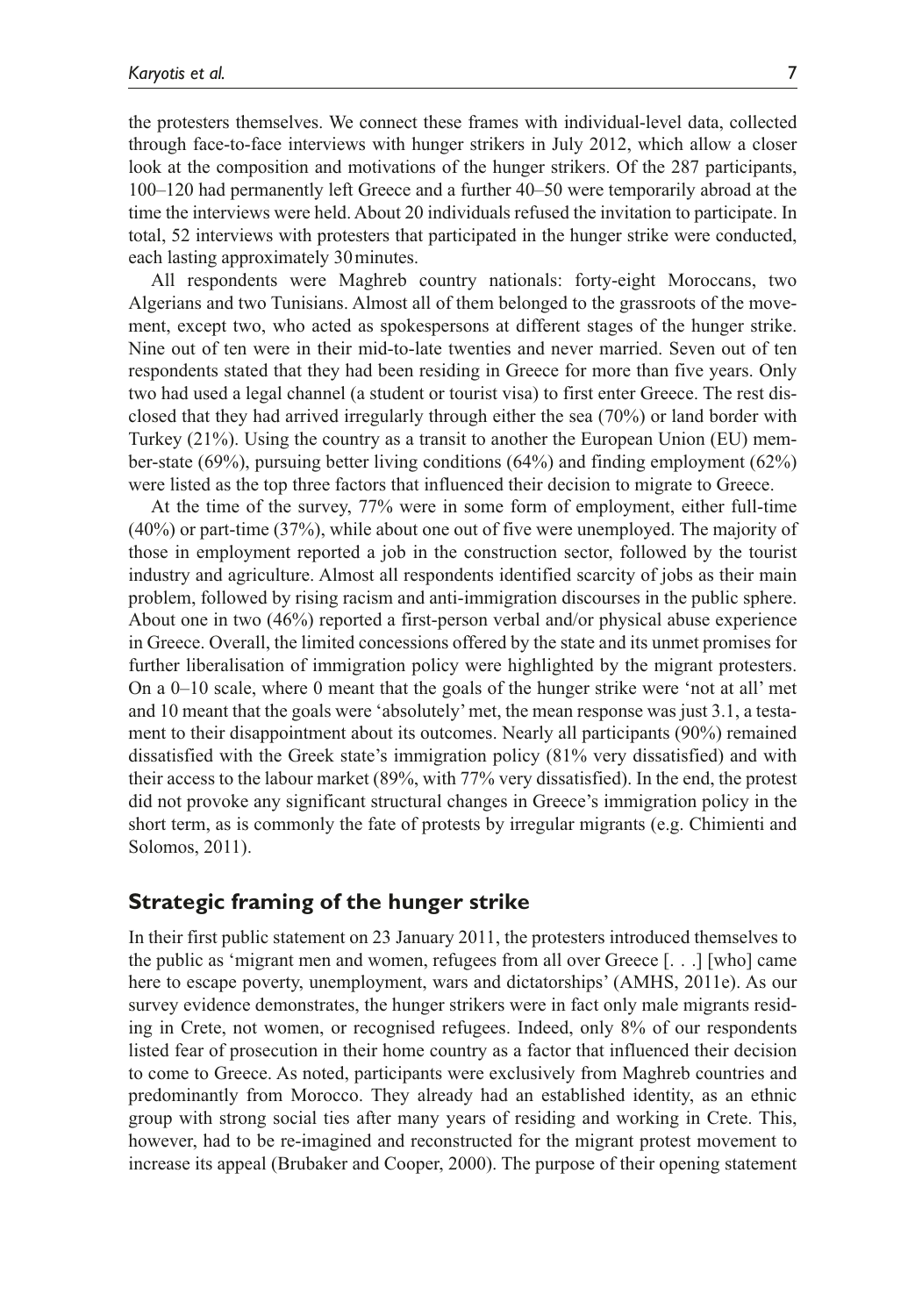was, thus, for the migrant movement to adopt an all-encompassing identity that would be appealing to the more than a million migrants and refugees across Greece.

The protesters claimed that they were not driven by individualistic motives but acted on behalf and in the interest of all migrant groups in the country. This contrasts, at least at the discursive level, common representations of hunger strikes as associated with demands that relate to self, or an indication of underlying psychological conditions (Fazel and Silove, 2006; McGregor, 2011; Silove et al., 2000; Siméant, 1998). The main aim of the hunger strike as collectively framed by the movement was the regularisation of all undocumented migrants in Greece (AMHS, 2011e). However, only eight out of our 52 interviewees mentioned this, raising doubts as to whether the collective frame represented individual motivations, in line with previous studies (Chimienti and Solomos, 2011). Furthermore, the protesters claimed that their participation in the strike was a conscious decision: '[W]e are not mentally disordered. We started a fight through our own conscious processes. Our morale is very high and we don't need any kind of psychological support' (AMHS, 2011c).

The protesters were apparently fully aware of the risks they were taking. They repeatedly stated that '[w]e risk our lives because, either way, there is no dignity in our living conditions' and '[w]e would rather die here than allow our children to suffer what we have been through' (AMHS, 2011e). Conviction that their struggle is a just one is omnipresent in their discourse and a potential source of commitment, self-legitimacy and even pride. They presented the hunger strike as their last resort in the pursuit of justice and a better life: '[w]e do not have any other way to make our voices heard, to raise awareness of our rights' (AMHS, 2011e). In deliberately emotive tones, the hunger strikers expressed their determination to 'exit this building either as winners or dead', a signal of the intensity of their commitment and sense of moral righteousness that aimed to raise emotional awareness and empathy, and, by extension, support for their cause. Indeed, passion and emotion are distinctive characteristics of hunger strikes, which aim to strengthen the emotional ties of community (Dingley and Mollica, 2007: 466).

The emphasis in framing a collective identity primarily as workers, irrespective of ethnicity or legal status, is also strategic and typical of new migrant movements. The participants underlined that their struggle sought to 'send a message to every Greek and foreign worker to rise up [. . .] This strike belongs to all of us' (AMHS, 2011a). Their illegal status, which was a central aspect of their opponents' framing, was not hidden, although attention was shifted away from it. The strikers noted that '[w]hether by regular or irregular entry, we came to Greece and are working to support ourselves and our families. We live without dignity, in the dark shadow of illegality' (AMHS, 2011e). Projecting an image of themselves as suffering workers, who do their best to provide for their families, could also be an attempt to humanise their struggle and generate sympathy among Greek citizens, who were themselves experiencing relatable economic hardship (Rüdig and Karyotis, 2014).

The framing of the hunger strike as a labour movement was designed to appeal to leftwing audiences in particular. The protesters accused 'the West', and 'multinational companies and their political servants' as being responsible for the economic crisis, echoing in this manner the discourse of left-wing parties (AMHS, 2011e). They rejected the scapegoating of migrants for domestic economic problems and criticised restrictive migration policies. The strikers claimed that their vulnerable position as undocumented migrants enabled employers and state agencies to benefit from the 'harsh exploitation' of their labour. Yet, they argued, this applied to migrants and citizens alike and thus made a plea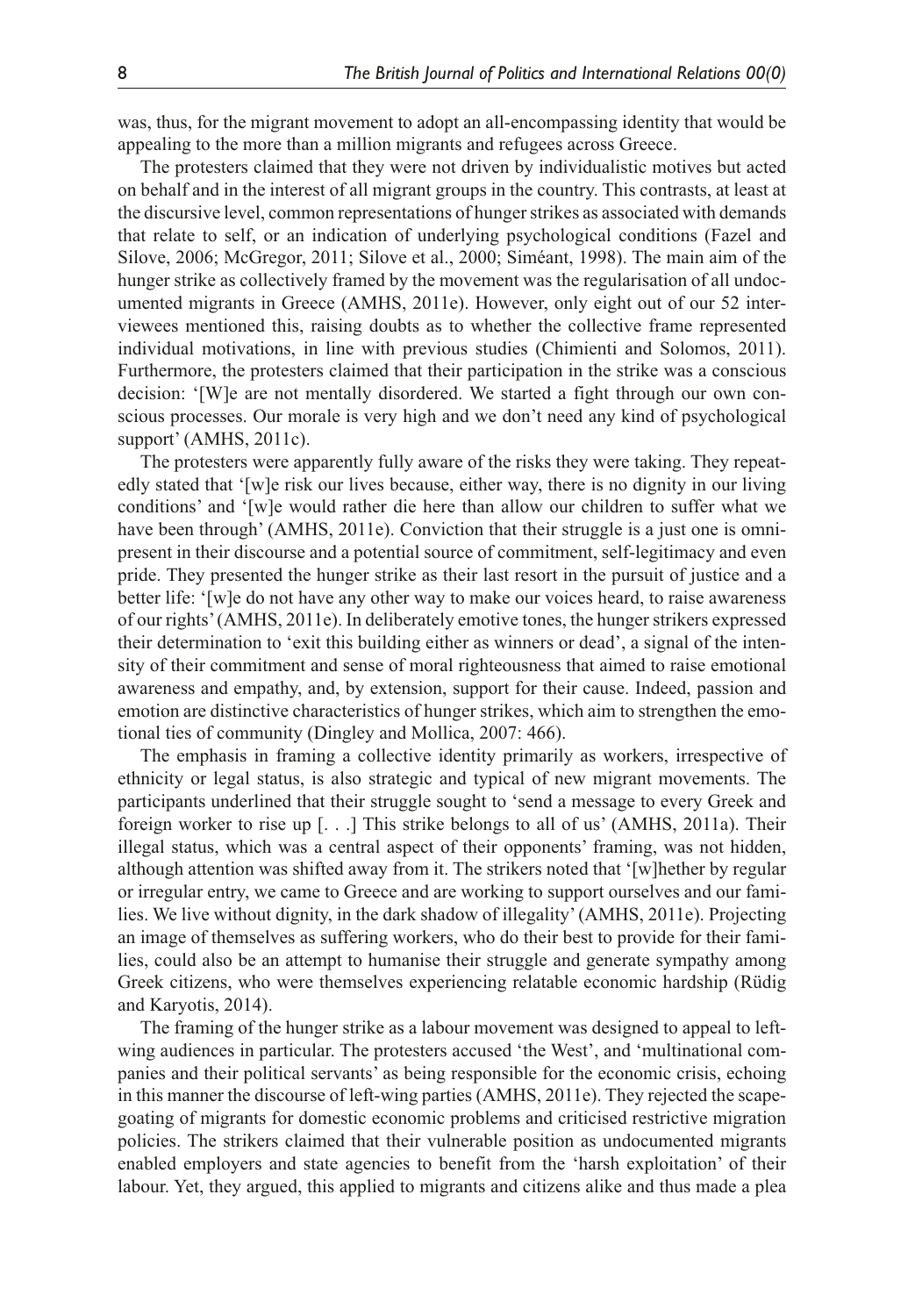to 'our Greek fellow workers, everyone suffering exploitation, to stand with us' (AMHS, 2011e).

Hunger strikers also eagerly defended the independence and rationality of their actions against criticism that it was a by-product of political manipulation, or, by extension, of their victimhood. They underlined that they were not victims and should not be portrayed as such: '[w]e are not those piteous, destitute migrants, deprived of housing, work and clothes that the media are describing'. Instead, they portrayed themselves as active political agents who 'came to fight, for as long as our bodies will allow us, for our rights and for a life with dignity' (AMHS, 2011d). They noted that '[w]e take our decisions by ourselves during the assemblies we hold, and we do not get influenced by external factors' (AMHS, 2011d), reiterating in their follow-up statement that they themselves 'took the initiative for that kind of struggle, without the intervention of political parties, organizations and individuals' (AMHS, 2011b). Indeed, as mentioned earlier, they held their meetings separately from those of the IfS to signal their independent decision-making. Nevertheless, participants informally acknowledged the involvement of certain political parties, groups and individuals particularly in the planning stages of the strike, as well as in the later stage of negotiations with the government.

The discourse of the supporters of the hunger strikers was generally, but not completely, in alignment with that of the protesters, and particularly with the framing of the movement as a labour one. The IfS referred to the strike as 'a struggle in the name of all workers', noting that it was 'in everyone's common interest (natives' and migrants') to get out of the grey zone. It's the only way to fight against undeclared employment, exclusion and every form of exploitation' (IfS, 2011a). Similarly, the Union of Salaried Technicians (2011) argued that 'the migrants' struggle is interrelated with our own struggle for the cancellation of the policy that takes away workers' rights and grants profits to Capital. It is a struggle against exploitation and oppression'. The perceived exploitation of the working class was a device used to unite citizens and migrants to a common cause. Supporters, thus, used the same frame as the migrants against binary dichotomies of 'us' versus 'them', arguing that '[t]he destitution of one segment of society signals the upcoming destitution of the rest' (IfS, 2011a).

The humanitarian element, a key aspect of the liberal framing of migration (Ellermann, 2010), was quite prevalent in the discourse of supporters. Many (e.g. the Green Ecologists political party) discussed the conditions of social exclusion, prosecution and rising racism faced by migrants in Greece. To generate mass empathy and relate to the socio-historical context, the 'Migratory Alliance' (2011) also stressed the similarities between the migrants' circumstances and the suffering experienced by Greeks 'in the not so distant past', when the latter were forced to emigrate 'in search for a better future, leaving behind their loved ones'. Synaspismos (2011), the main component of the SYRIZA partisan coalition, concluded that the hunger strike was a 'cry of desperation', while the IfS (2011b) saw in it 'a cry for dignity and humanity'. This humanitarian and affective frame, a common and useful dramatic device in left-wing partisan rhetoric, was remarkably understated in the protesters' own rhetoric.

Many were very critical of the strike. Their discourse emphasised a different set of considerations, informed by the realist, restrictive frame on migration (see Karyotis, 2012). A key focus was on the migrants' irregular status, as well as the illegality of their occupations, described by a member of the parliament (MP) for the centre-right New Democracy party as an 'invasion' and by the Socialist Minister of Health as a 'real bomb of infections' (Vima, 2011). Taking it a step further, the neo-Nazi Golden Dawn claimed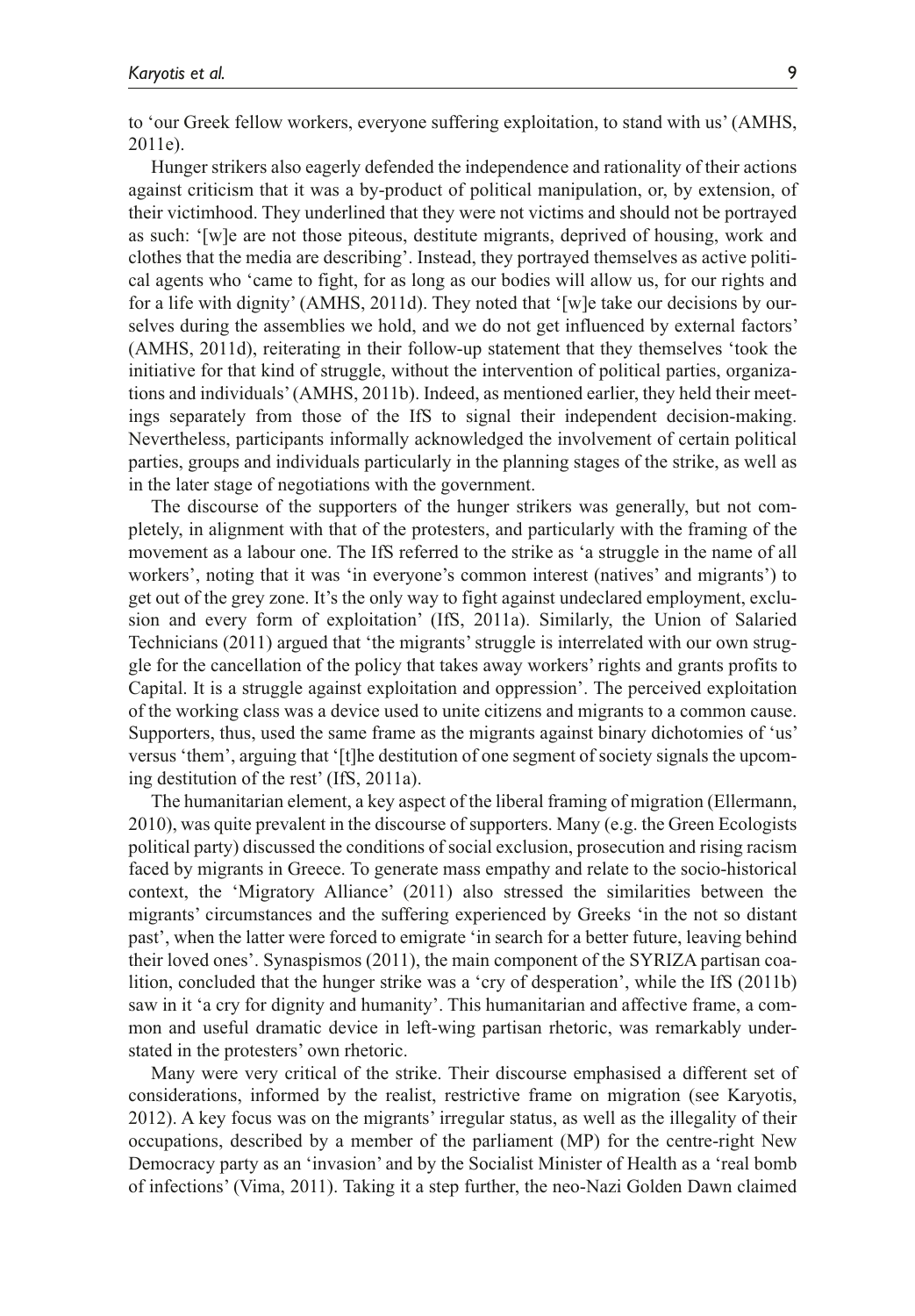that the occupied buildings had become 'a hotel for illegal migrants', and that if 'the "antiracists" really believe in what they preach, they should host the foreigners in their own homes' (Golden Dawn, 2011).

Another central theme in the adversaries' discourse was the representation of the hunger strikers as powerless victims incapable of political agency and exploited by some of their supporters to serve ulterior political interests. Indicatively, the Minister of Education argued that these 'unfortunate people that are in the Law School [building], did not find themselves there by chance. They were led and guided there'. She continued that the fact 'that political forces provocatively exploit human agony, in order to serve party interests . . . is frustrating' (Ministry of Education, 2011). Such frames from opponents served two main purposes: first, they undermined the legitimacy of the movement by questioning the self-efficacy of protesters and second, they drew attention to affective considerations, not to sensitise public opinion as the supporters did, but to pre-emptively diffuse blame in the event of the death of a hunger striker.

Our analysis so far illustrates the importance of framing battles that typically surround a (migrant) protest action. For the protesters, the challenge was to project a collective identity with the greatest possible appeal, re-interpreting their existing identity as a predominantly ethnic community residing in Crete. Their decision to underplay humanitarian considerations and affective depictions of their action as desperate and, instead, to present themselves as independent political agents that are part of a broader labour movement, was designed to attract support and sympathy from other sections of society, particularly those in the left.<sup>4</sup> A by-product of this framing, however, was that the migrant protesters exposed themselves to criticisms about the legitimacy and autonomy of their action. Frame alignment theory enables us to explore, in what follows, the extent to which individual participants in the hunger strike aligned with the primarily strategic collective framing of the '300', which is characteristic of new migrant movements.

### **Frame alignment and future remobilisation**

The involvement of several local actors in supporting the action renders the study of public statements attributed to the protesters themselves problematic. In terms of measurement validity, the statements are likely to reflect the considerations and purposes of these other actors, including NGOs and parties that were centrally involved in the organisation of the hunger strike. Alternatively, the statements may reflect the intentions of only a smaller group of protesters, who were not necessarily representative of the '300', but who might had emerged as leaders of the action, raising questions about the degree of frame alignment and congruence between participants and organisers.

To overcome these doubts, we conducted face-to-face interviews with hunger strikers. Appendix 1 gives details of the demographic and value profile of our small  $(N=52)$ , male sample, which is a relatively homogeneous one. As discussed, the '300' collectively privileged strategic arguments, which stressed the rationality of activism, whereby self-interested actors calculate the costs and benefits of participation and, accordingly, become mobilised based on incentives, not anger, pride, fear, righteous indignation or desperation (Benski and Langman, 2013). People are generally more likely to get involved in social movements when they believe this will help to put their grievances right at affordable costs (Klandermans, 1997), a process that describes an instrumental pathway to movement participation (Simon et al., 1998). The main element for this process is efficacy, that is 'an individual's expectation that collective action participation can make a difference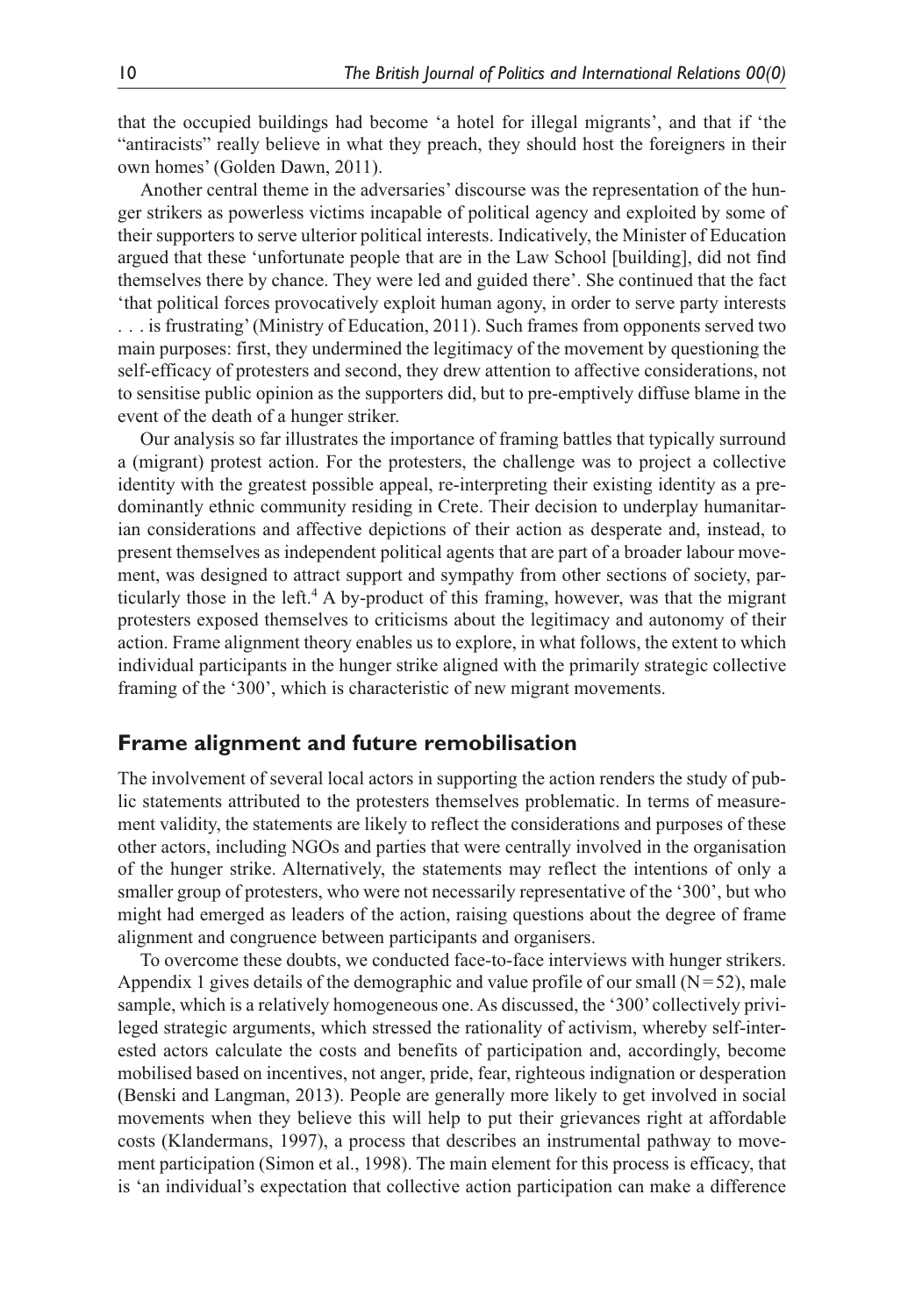

#### **Figure 1.** Political values of hunger strikers (in %).

Own data, collected July 2012, n=52. Question wording: 'To what extent do you agree or disagree with the following statements?'

and bring about the desired change; [. . .] the more effective an individual believes collective action participation to be, the more likely the person is to participate' (Klandermans et al., 2008: 994). Do hunger-strikers themselves align with the movement's predominantly rationalist frame?

Individual protesters in our survey tend to share the key elements of the movement's official frame (see Figure 1). About nine out of ten participants recognise the costs of participating in radical action, agreeing with the statement that taking part in a hunger strike could put their life at risk. An overwhelming majority also exhibits high levels of political efficacy, with approximately seven out of ten participants agreeing that their involvement in politics can have a real influence, and that being active in politics could result in personal benefits.

Contrary to this picture, opponents and most supporters – for different reasons and contrary to the movement's own discourse – promoted affective rationales, which became the dominant political and media frames to explain this radical protest action. Emotions, as part of our moral reasoning, provide fundamental stances to the world and enhance protest potential and action readiness to participate in social movements (Marcus et al., 2000; Stürmer and Simon, 2009). Emotions are also generated or reinforced through participation in protest events, in a relational way with other fellow protesters, which can inform subsequent evaluations and information processing, as well as future political behaviour and choices for those socialised into protest (Benski, 2011; Jasper, 2011).

Negative emotions, like anger, indignation, fear or desperation, particularly when combined with the sense of powerlessness typically attributed to irregular migrants, may motivate people 'to claim or reclaim agency by joining/creating networks where alternative visions can be negotiated' (Benski et al., 2013: 545; Ellermann, 2010). Positive emotions, like happiness, pride or loyalty can have a similar effect, with protesters seeking to gain a sense of belonging, a higher public standing or a sense of empowerment, through protest participation (Kemper, 2001). Involvement in collective action and social movements is more commonly triggered by negative emotions, which, however, are often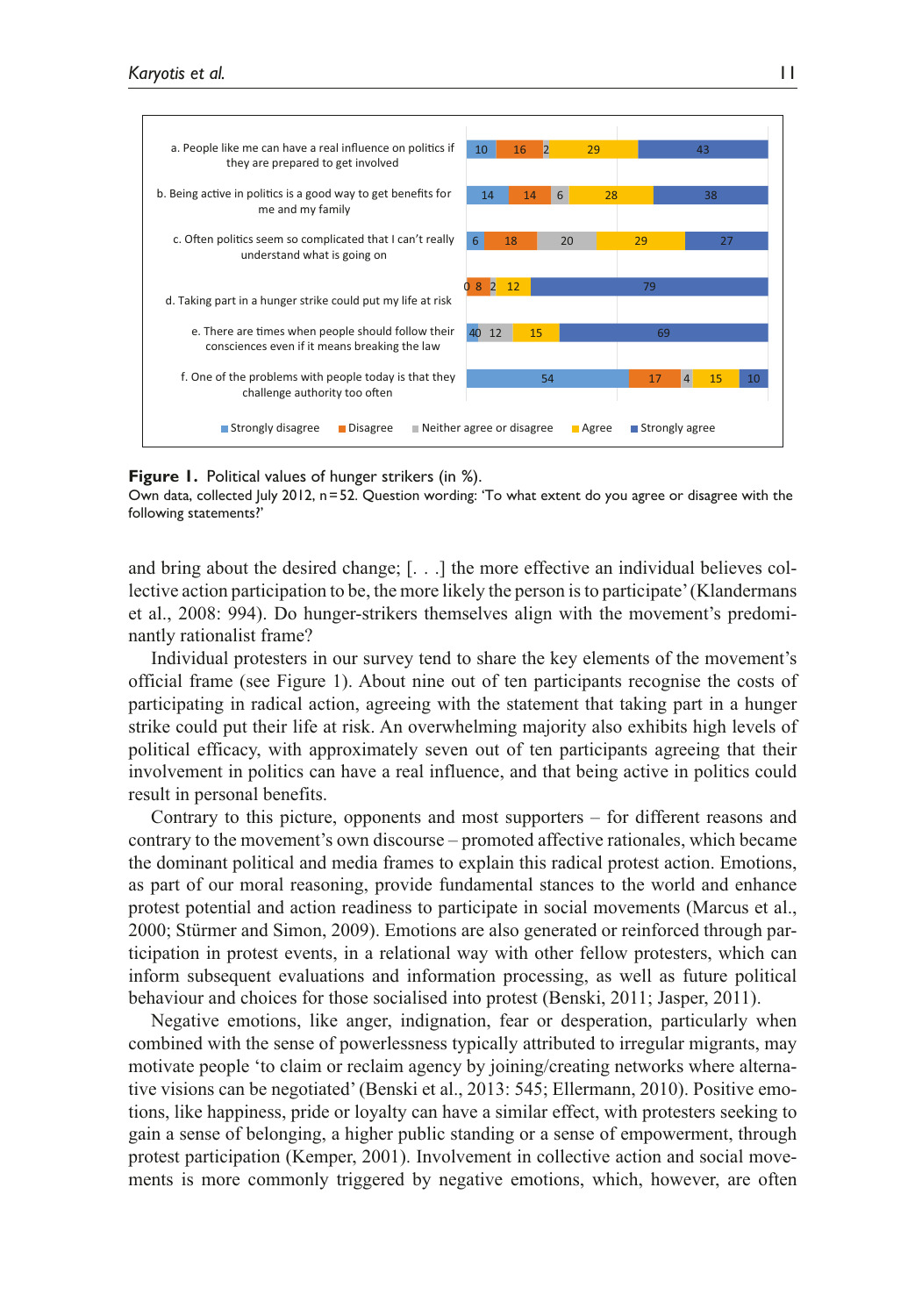

**Figure 2.** Emotions before and after the 2011 hunger strike (%).

Own data, collected July 2012, n=52. Question wording: 'Which of the following words best describe your emotions just before the start of the hunger strike in January 2011? And which of the same words best describe your emotions now about your participation in the hunger strike?' (Rotate and Read – up to 4 possible responses).

overtaken by "collective enthusiasm and joy derived from the experience of 'being together"' with others in a similar predicament (Perugorría and Tejerina, 2013: 437). In fact, Sabucedo and Vilas (2014) have shown that negative and positive emotions are significantly and positively correlated with each other in protest models.

While there is a wealth of theoretical and empirical research on the link between emotions and protest, the emotion of 'desperation', which features prominently in the Greek case and in media portrayals of other minority group mobilisations, is largely absent from the literature, perhaps because it is difficult to pinpoint. Gentry and Whitworth (2011: 674), drawing on Blum (1996), argue that it is evoked by 'panic', whereby abnormal circumstances induce 'feelings of possible entrapment, perception of limited or closing exits, an ambiguous present threat, a precipitating factor, fear, hysterical belief and mobilization for flight'. The implication is that desperation is understood abstractly as a form of 'hysteria', which arises when all hope or ability to reach a goal is almost lost, inducing actors to try anything, as a last resort, to still achieve it. When invoked as a discursive frame in public debates about a political grievance or a social movement, as in the case of Chechen political violence, it may thus serve to delegitimise these phenomena and reduce them to an irrational act (Gentry and Whitworth, 2011).

To map the emotions of participants in our study, we asked them to select up to four from a list of eight randomly circulated emotions, which they recalled having at the start of their hunger strike. The interviews took place nearly eighteen months later, so a more reliable measurement of their emotions deriving from their participation comes from the follow-up question on how they felt about their involvement at the time of interview, in July 2012 (see Figure 2). A first observation is that hope (69%) and fear (44%) were the two strongest (recalled) emotions prior to participation, while only 8% of participants mentioned despair. Reflecting on their experience after the protest action, happiness increases to 48%, but so does anger (44%) and desperation (42%). Despite the temporal distance from the strike period, this might imply that desperation, which was a dominant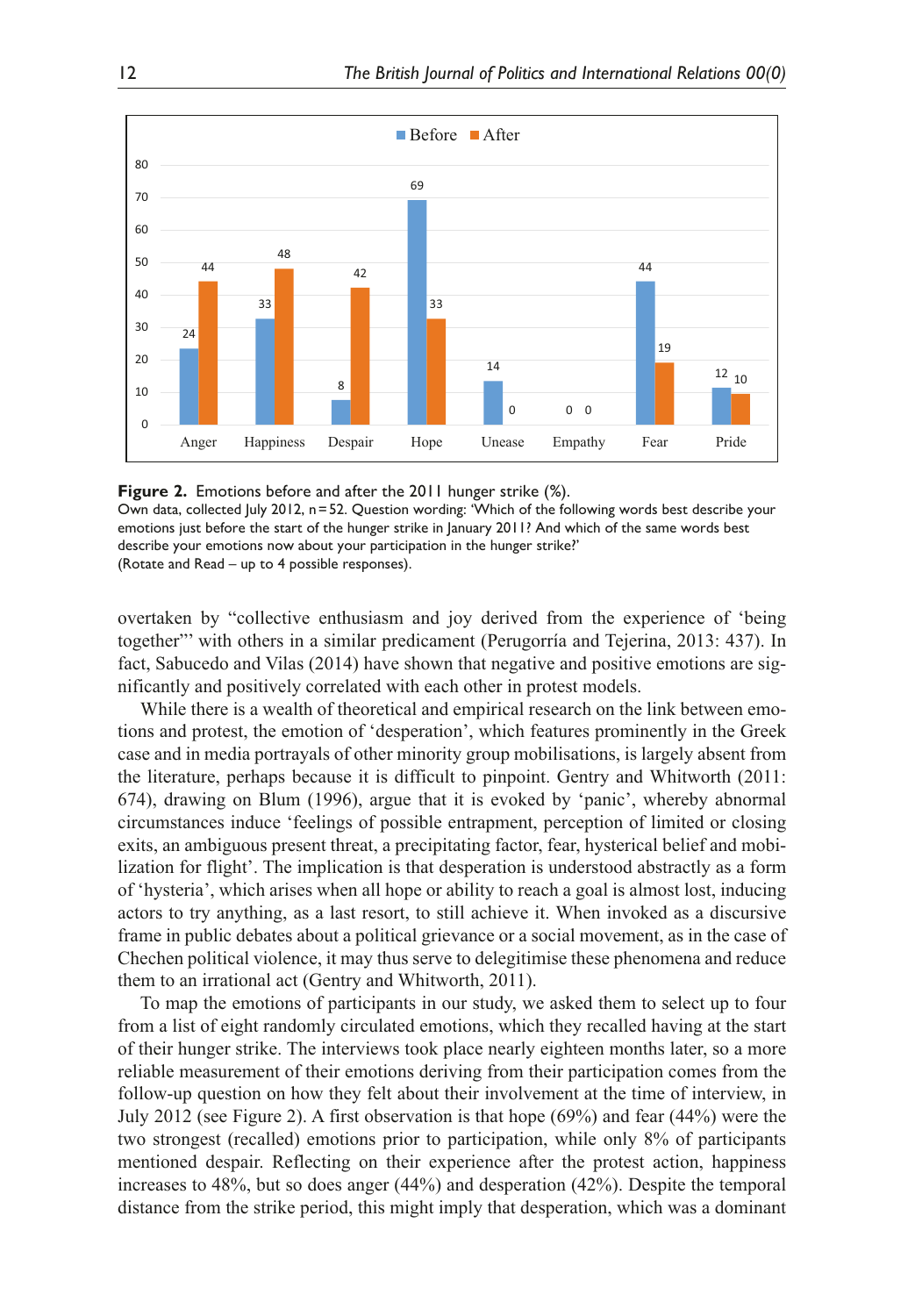frame promoted by opponents and sympathisers but rejected by the strikers' own discourse, was not a key driver of participation in the hunger strike but an emotion emerging from its limited success.

In the final step of our quantitative analysis, we examine frame alignment and its impact on future mobilisation among sampled protesters. To simplify our comparisons, Table 1 presents descriptive statistics of the main survey questions used in this analysis to examine individual (protester) alignment with the two competing frames. The top three rows in Table 1 map respondents' agreement with statements that encompass the strategic frame promoted by the '300', while the bottom three rows indicate the extent to which respondents align with the affective frame, promoted by external protest 'users'. Although elements of both issue frames are indeed present, it is clear that the rationalist frame is present in protesters' responses to a greater extent than the affective one. We interpret this as evidence of the alignment of individual protesters with the strategic/rationalist frame promoted by their collective body.

To examine whether frame alignment influences remobilisation, that is, the individual likelihood to participate in political action of different degrees of intensity, we created an intensity scale. The scale combines responses regarding participation intentions in the migrant sample, specifically referring to seven types of activity (all questions inviting dichotomous responses); willingness to take part in the future in a demonstration, strike, radical protest, join a political party, trade union, community or neighbourhood group, and participate in a migrant group. Using these seven variables, we built a summary scale that allocated the fifty-two respondents to the following three groups:

- Clisillusioned' group (0): Those not reporting any intention to future action measured by any of the variables  $(n=5)$ .
- •• 'Core' group (1): Those not reporting an intention to take part in radical protest, but that do intend to take part in at least one activity measured by the remaining variables  $(n=36)$ .
- 'Hard-core' group (2): Those reporting an intention to take part in radical protest, as we consider this the most intense type of activity; in other words, these respondents are the only ones that report this intention  $(n=11)$ .

We are interested in the relationship between this progressive categorisation of future remobilisation intentions and individual alignment with the two competing frames that were documented by our discourse analysis. In this direction, the first column in Table 2 presents correlation coefficients between the frame-alignment variables appearing in Table 1 and the summary intensity of future protest (remobilisation) scale. For comparison, the second column in Table 2 presents the relationship between the variables appearing in Table 1 and only the radical-protest remobilisation variable, since this type of extreme activity is of particular interest to our study.

The significant (positive) coefficients for the 'rational' statements in Table 2 reveal that alignment with the rationalist frame is indeed connected with the intensity of future action (from no intended action at all to most radical type of action). The 'risk' variable is an exception (insignificant coefficient). Overall, agreement with the 'rational' statements, that is, alignment with the strikers' collective framing, relates to greater intensity of future remobilisation. However, reporting feelings of anger, despair and fear in connection with the hunger-strike experience has no effect on respondents' intentions. We interpret this as evidence that alignment with the affective frame cannot explain the intensity of future remobilisation intentions.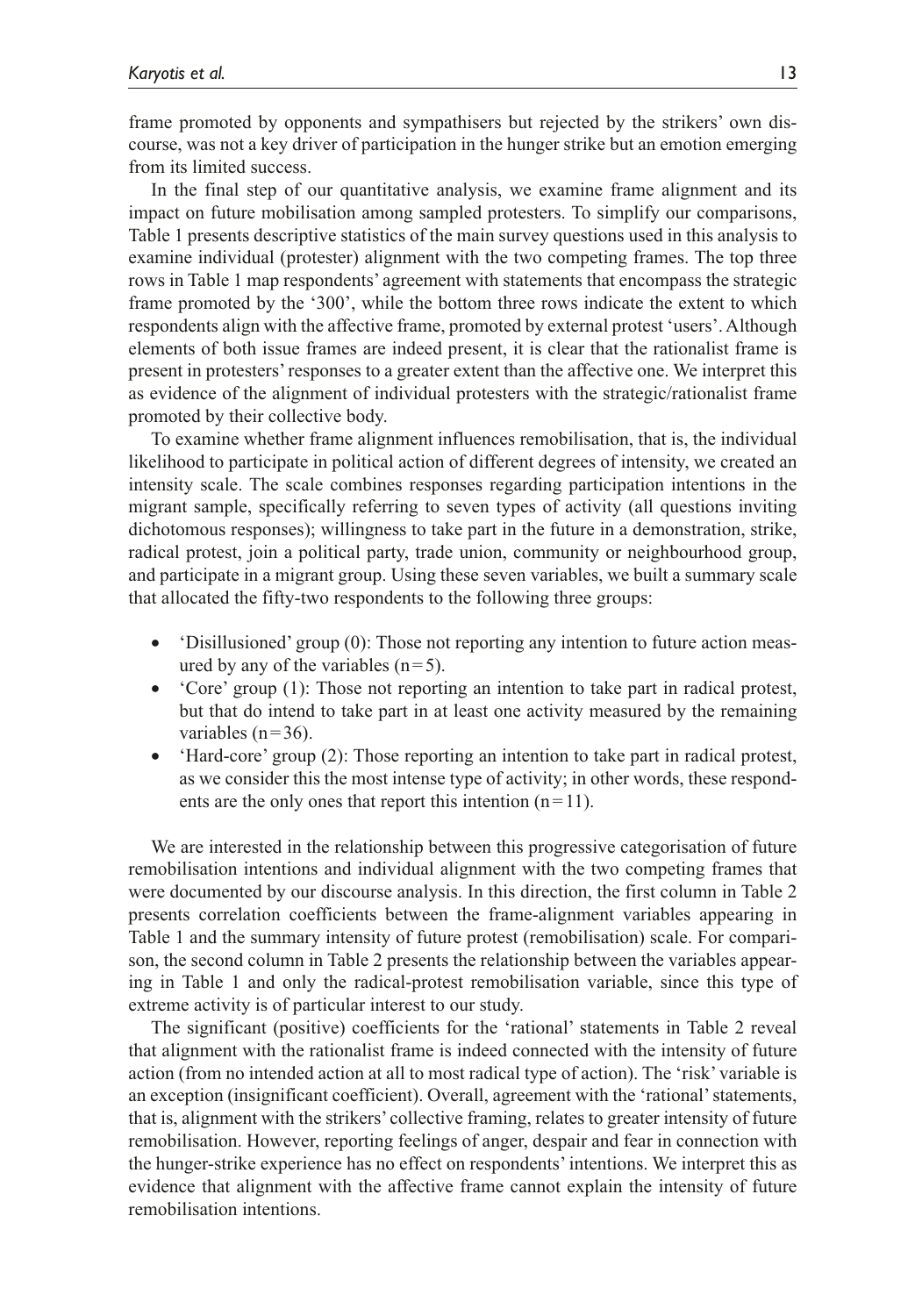|             |                                                                                              | % strongly<br>agree/agree |
|-------------|----------------------------------------------------------------------------------------------|---------------------------|
| Rationalist | Taking part in a hunger strike could put my life at risk                                     | 90.3                      |
| frame       | People like me can have a real influence on politics if<br>they are prepared to get involved | 72.5                      |
|             | Being active in politics is a good way to get benefits<br>for me and my family               | 66                        |
| Affective   | Angry after 2011 hunger strike (feeling mentioned)                                           | 44.2                      |
| Frame       | Despair after 2011 hunger strike (feeling mentioned)                                         | 42.3                      |
|             | Fear after 2011 hunger strike (feeling mentioned)                                            | 19.2                      |

| Table 1. Competing frame alignment among protesters. |  |  |  |  |
|------------------------------------------------------|--|--|--|--|
|------------------------------------------------------|--|--|--|--|

Source: Own Data (N=52).

|                                                                                              | Future action:<br>Intensity scale | Future action:<br>Radical protest |
|----------------------------------------------------------------------------------------------|-----------------------------------|-----------------------------------|
| Taking part in a hunger strike could put my life at risk                                     | 0١.                               | $-.04$                            |
| People like me can have a real influence on politics if<br>they are prepared to get involved | $.24*$                            | .38 ***                           |
| Being active in politics is a good way to get benefits for<br>me and my family               | $31**$                            | .44 ***                           |
| Angry after 2011 hunger strike (feeling mentioned)                                           | $-.12$                            | $-.08$                            |
| Despair after 2011 hunger strike (feeling mentioned)                                         | $-.04$                            | $-.06$                            |
| Fear after 2011 hunger strike (feeling mentioned)                                            | .08                               | .H                                |

 $*_{p}$  < .10;  $*_{p}$  < .05;  $*_{p}$  < .01.

Two regression models reinforce the above impression. The size of our sample allows us to run these models, which specify only two regressors (see, for example, Miller and Kunce, 1973). Table 3 reports results from two models that employ as dependent variables the two column variables from Table 2, respectively (intentions to participate in future political action). Model I in Table 3 uses the intensity scale and presents unstandardised odds least square (OLS) coefficients. Model II uses the dichotomous question on intentions to take part in radical protest and presents log-odds estimates. The homogeneous nature of our sample means that we do not have to control for a range of standard sociodemographics variables (also see Appendix 1).

The regression models return mostly significant (positive) coefficients. These results confirm that strategic-framing alignment by protesters (measured as agreement to the 'influence' and 'benefits' statements) is a significant predictor of the intensity of future mobilisation (measured as an intensity scale and as participation in radical protest). Of the two independent variables used in this analysis to capture respondents' alignment with the rationalist frame, the one that links political action to concrete benefits seems to be consistently important for future intensions. This happens to be the most explicitly 'rational' statement in our survey. Specifically, when accounting for both variables in the same model (Table 3, Model I), the apparent (bivariate) effect of the 'influence' statement that was documented in Table 2 disappears. It is plausible that feelings of efficacy (influence/means),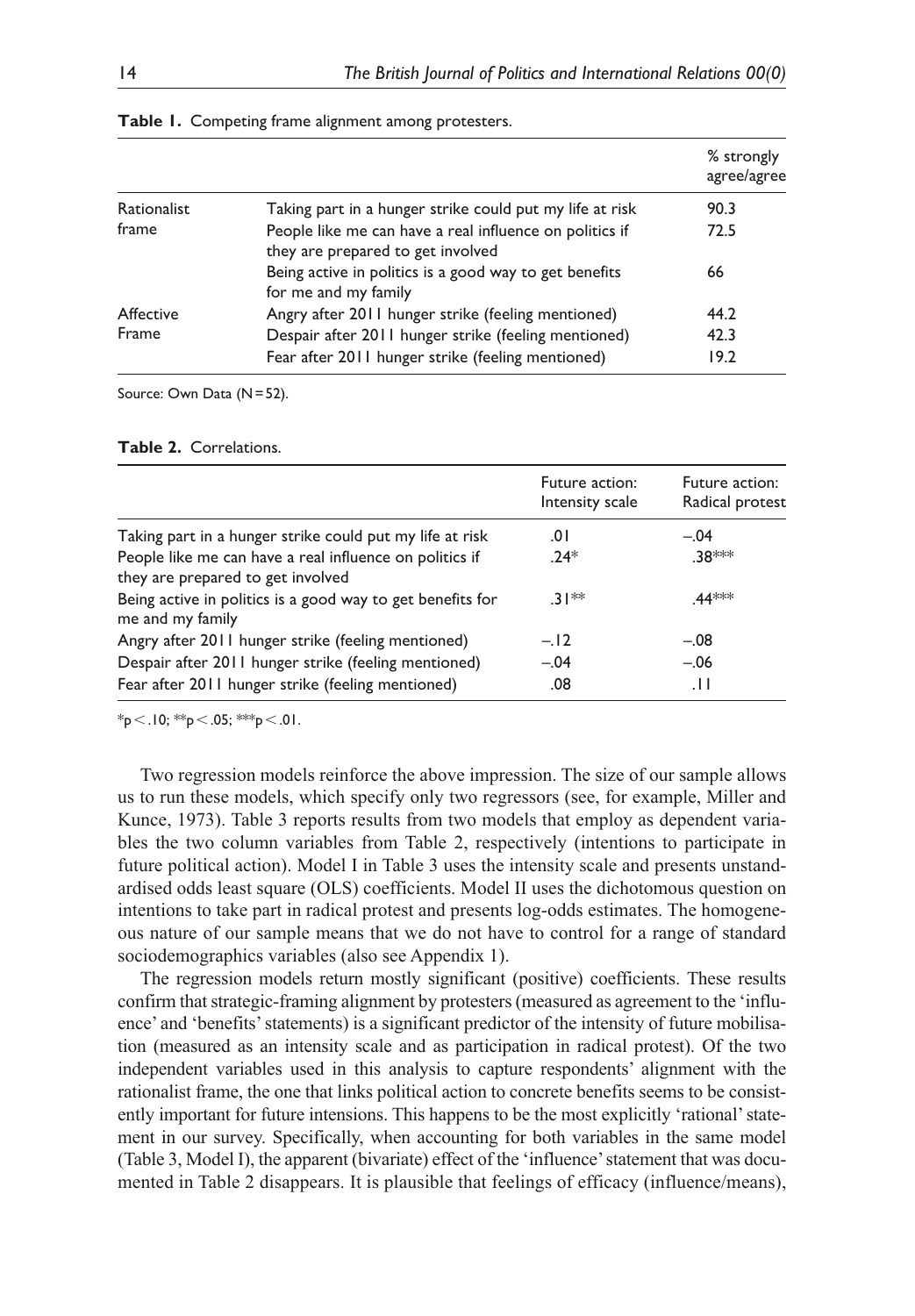|                 |         |       | Ш          |        |
|-----------------|---------|-------|------------|--------|
|                 | B       | (SE)  | в          | (SE)   |
| Influence       | .06     | (.06) | $1.48*$    | (.90)  |
| <b>Benefits</b> | $.10*$  | (.06) | $1.34*$    | (.72)  |
| Constant        | $.53**$ | (.26) | $-13.7***$ | (5.37) |
| R <sup>2</sup>  | . H     |       | .49        |        |

**Table 3.** Strategic-framing alignment and future remobilisation.

Note: Model I entries are unstandardised linear regression coefficients (DV: intensity scale). Model II entries are logistic regression log-odds (DV: dichotomous intension to participate in future radical protest). Model II fit is based on Nagelkerke R $^2$ .

 $*_{p}$  < .10;  $*_{p}$  < .05;  $*_{p}$  < .01.

as measured by the influence statement, have a lot to do with the gains one expects from political participation (benefits/ends).

Overall, our analysis produces evidence of the alignment of protesters with the movement's own strategic or rationalist frame rather than the affective frame promoted by external supporters and opponents. This alignment, which approaches the strike as primarily a rational act, is a significant predictor of future participation in radical types of protest activity that fall outside the normal repertoire of political action.

### **Conclusion**

The increased frequency and salience of migrant protest movements and the ongoing transformations of their organisational, communicational and tactical characteristics make it necessary to revisit questions about the nature of 'new' migrant activism. In this article, we employed mixed-methods to explore the framing battles surrounding a prototypical radical protest held in Greece by irregular migrants in early 2011, and the degree of frame alignment between protest participants, organisers, sympathisers and opponents. We find that a range of networks, including NGOs and political parties of the left that played a crucial role in the organisation and facilitation of the hunger strike, prioritising affective explanations of the action, a frame also shared, paradoxically, with movement opponents. Supporters invoked an affective frame to elicit sympathy for the cause, while opponents used the same frame to undermine the legitimacy of the movement as a whole. On the contrary, the migrant protesters defended the autonomy and rationality of their action, strategically framing the movement as a labour one that transcended citizen-migrant dichotomies, and emphatically rejecting depictions of their hunger strike as driven by desperation.

Our empirical analysis demonstrates that the strategic or rationalist frame, promoted by movement leaders, was accepted by individual protesters to a greater extent than the affective frame promoted by external stakeholders. This is not to suggest that emotions are irrational or disconnected from cognitive processing, although the exact pathways through which they influence behaviour remain under-explored. After all, neuroscientists have shown through brain scans and functional imaging that social cognition and moral judgement activate the same cortical parts of the brain, suggesting that higher order cognitive operations are highly interdependent with emotional responses to stimuli (Forbes and Grafman, 2010; Wood and Grafman, 2003). What the Greek case does emphatically show is that, at the time of the survey, there was strong frame alignment between hungerstrikers (the micro level of protest participation) and their leaders (the meso level of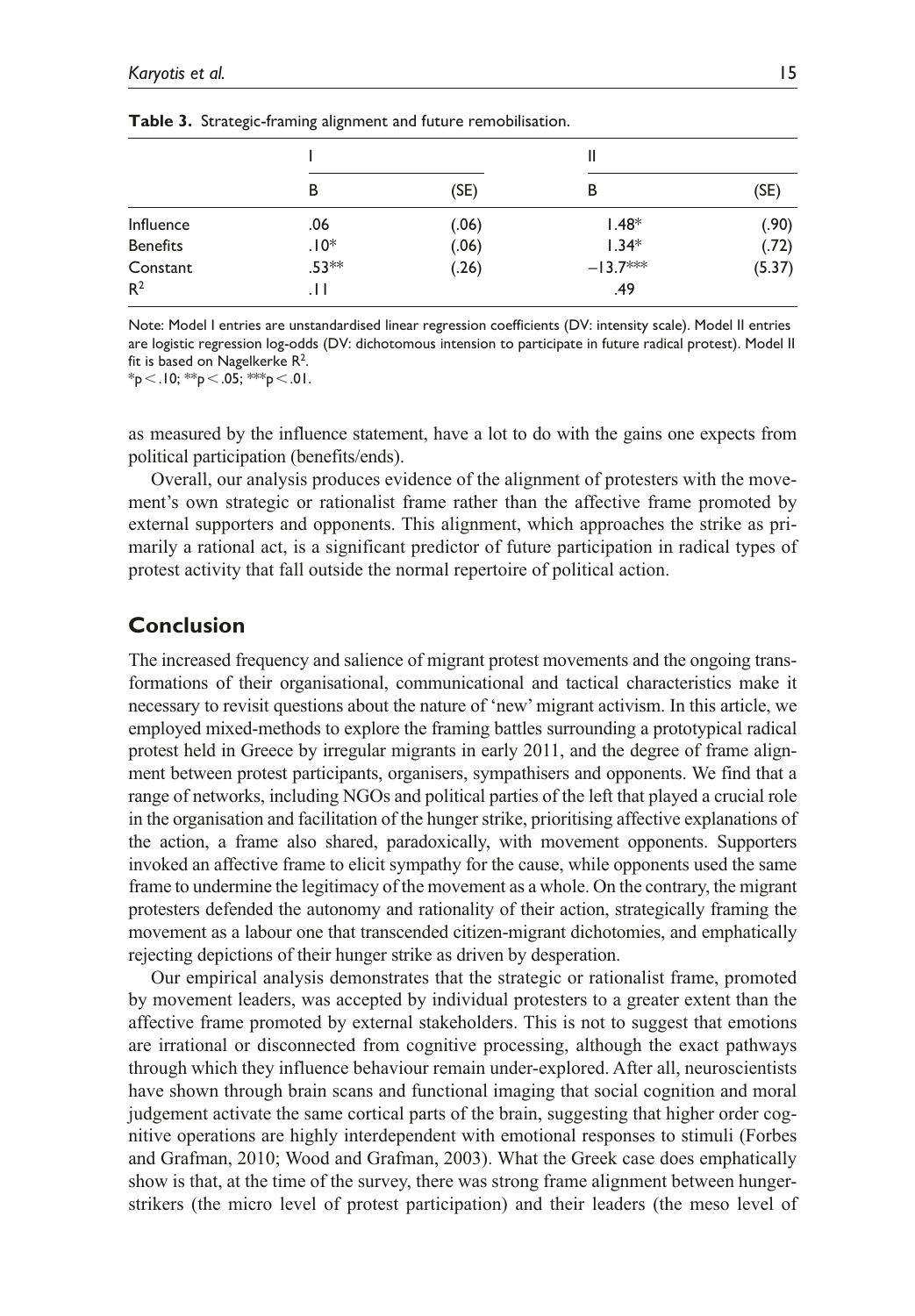protest organisation), without however being able to determine whether this pre-existed and was thus a driver of protest or whether it emerged from the socialisation process of protest participation.

Our findings provide evidence for the internal legitimacy of a new migrant movement with its grassroots, which is frequently questioned in public debates, including in the Greek case. What is more, we argue, the degree of frame alignment between protesters and organisers also has previously unexplored implications for the propensity of participants to engage in future protest of varying degrees of intensity. In this regard, our analysis finds evidence that individual congruence with the movement's predominantly rationalist frame has implications for participation intentions in radical types of protest activity that fall outside the normal repertoire of political action. Nevertheless, while the Greek case shows that frame alignment has tangible implications for future remobilisation, our small and homogeneous sample cannot address all the nuances, causal relations and pathways through which frames, emotions and rational choice considerations interact to shape protest behaviour. Future empirical studies can determine more conclusively if the presence and extent of frame alignment depends on contextual features, such as the degree of polarisation surrounding a movement, the opportunities for political inputs provided by the host political system, the media landscape and the attributes of movement participants (e.g. gender, nationality, race, religion). Scholars in security studies may also fruitfully explore the extent to which new migrant movements may play a role in contesting and countering the securitisation of migration, which has produced hostile environments for all type of migrants in receiving states (Karyotis, 2012).

Finally, a broader reading of our findings could sustain a critique of Western understandings of non-Western populations, which, may even apply to mobilisations and grievances expressed by other minority groups as well, not just migrants (see Gentry and Whitworth, 2011). This is not of mere academic interest. In recent years, members of non-Western populations have been prominent actors, collectively or individually, in the Western public square, through conventional or unconventional action. To frame all public behaviour by migrants arbitrarily and without a solid empirical basis as a matter of individual pathology, an irrational and desperate act of last resort, when it may not necessarily be so, reveals biased Western projections, which tend to homogenise, de-politicise and even trivialise underlying causes. More importantly, this provides the wrong basis for beginning to address the multiple challenges that these complex public reactions pose in security, welfare, equality, representation and cultural terms.

### **Funding**

The author(s) disclosed receipt of the following financial support for the research, authorship, and/or publication of this article: This work was supported by the Carnegie Trust, Small Research Grant, 2012-13, PI: Karyotis. It was first presented at the Workshop ''Immigrants in Europe: Between the Eurozone Crisis and the Arab Spring', University of Westminster, London, 9 Nov 2012. We are very grateful to survey participants and for feedback received on earlier versions of this article and, in particular, to the journal's anonymous reviewers who helped us refine our analysis.

### **ORCID iDs**

Georgios Karyotis **b** <https://orcid.org/0000-0001-8583-8176> Dimitris Skleparis **D** <https://orcid.org/0000-0002-6302-1277> Stratos Patrikios **iD** <https://orcid.org/0000-0001-8716-1269>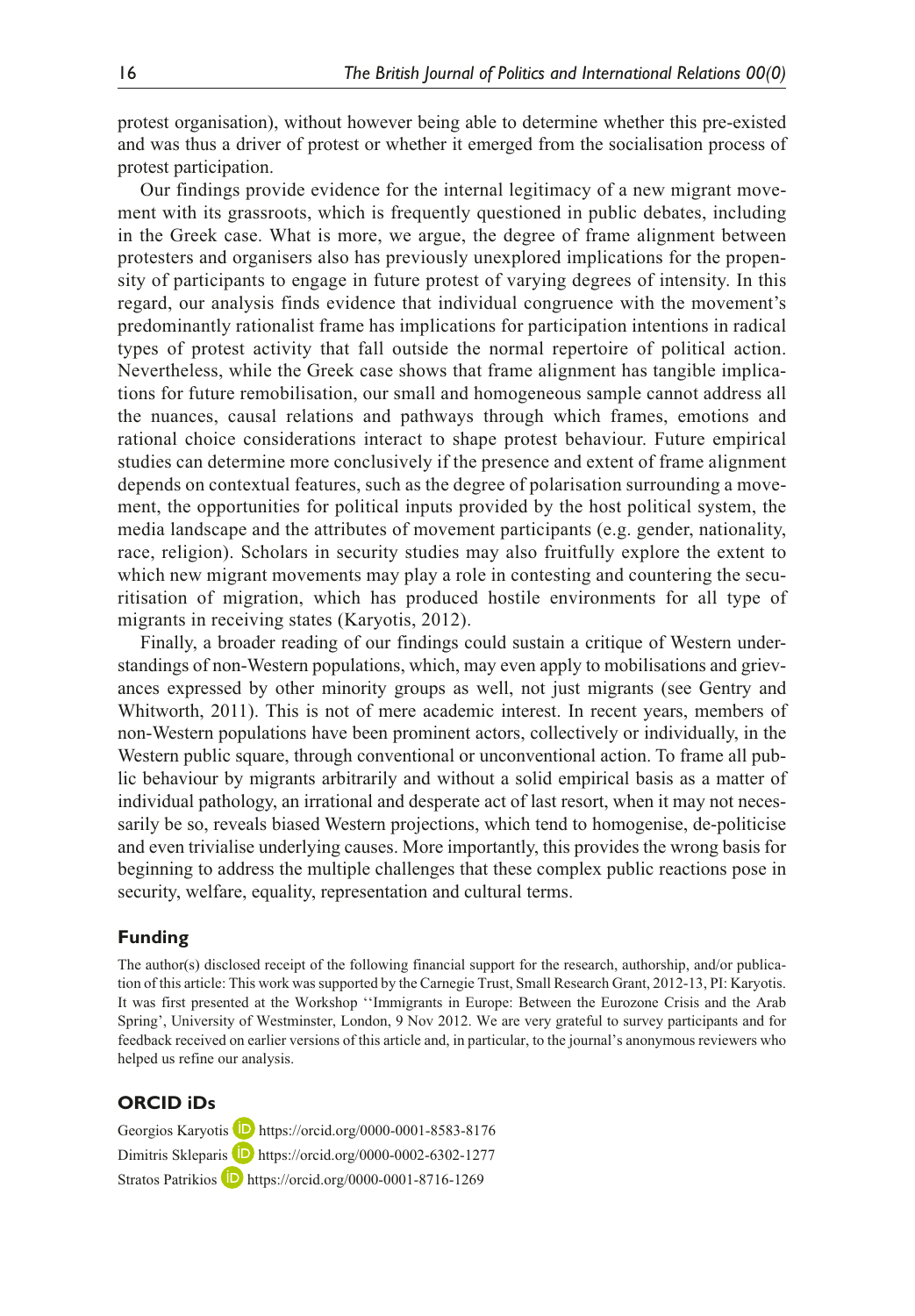#### **Notes**

- 1. In November 2008, 15 undocumented Maghrebi migrants embarked on a 26-day hunger strike outside the Town Hall of the city of Chania, forcing the government to grant them residence and work permits (Skleparis, 2017: 121).
- 2. Scanlan et al. (2008), in their comparative analysis of hunger strikes globally from 1906 to 2004, found that less than 4% of strikers were migrants or refugees during this period, with prisoners and detainees representing the largest group (32%).
- 3. For a detailed account of the planning and staging of the hunger strike, please see Mantanika and Kouki (2011), Walsh and Tsilimpounidi (2012), Skleparis (2017) and Topak (2017).
- 4. A similar finding is reported by Iskander (2007), who notes that the undocumented migrant protests in France in the late 1990s were also, at their base, a labour protest movement.

#### **References**

- Assembly of Migrant Hunger Strikers (AMHS) (2011a) Announcement of the hunger strikers, 5 February. Available at:<https://allilmap.wordpress.com/> (accessed 4 August 2021).
- Assembly of Migrant Hunger Strikers (AMHS) (2011b) Announcement to the society, 30 January. Available at: <https://allilmap.wordpress.com/> (accessed 4 August 2021).
- Assembly of Migrant Hunger Strikers (AMHS) (2011c) Decision of the Assembly of Migrant Hunger Strikers, 14 February. Available at:<http://diktio.org/node/705> (accessed 4 August 2021).
- Assembly of Migrant Hunger Strikers (AMHS) (2011d) Press release decision of the assembly of migrants on hunger strike, 28 January. Available at:<https://allilmap.wordpress.com/> (accessed 4 August 2021).
- Assembly of Migrant Hunger Strikers (AMHS) (2011e) Statement of the Assembly of Migrant Hunger Strikers, 23 January. Available at: [http://hungerstrike300.espivblogs.net/2011/01/23/statement-of-the-assembly](http://hungerstrike300.espivblogs.net/2011/01/23/statement-of-the-assembly-of-migrant-hunger-strikers/)[of-migrant-hunger-strikers/](http://hungerstrike300.espivblogs.net/2011/01/23/statement-of-the-assembly-of-migrant-hunger-strikers/) (accessed 4 August 2021).
- Ataç I, Kron S, Schilliger S, et al. (2015) Struggles of migration as in-/visible politics. *Movements. Journal für kritische Migrations- und Grenzregimeforschung* 1(2): 1–18.
- Ataç I, Rygiel K and Stierl M (2016) Introduction: The contentious politics of refugee and migrant protest and solidarity movements: Remaking citizenship from the margins. *Citizenship Studies* 20(5): 527–544.
- Benford RD (1997) An insider's critique of the social movement framing perspective. *Sociological Inquiry* 67(4): 409–430.
- Benford RD and Snow DA (2000) Framing processes and social movements: An overview and assessment. *Annual Review of Sociology* 26(1): 611–639.
- Benski T (2011) Emotion maps of participation in protest: The case of women in black against the occupation in Israel. In: Coy PG (ed.) *Research in Social Movements, Conflicts and Change*. Bingley: Emerald Group, pp.3–34.
- Benski T and Langman L (2013) The effects of affects: The place of emotions in the mobilizations of 2011. *Current Sociology* 61(4): 525–540.
- Benski T, Langman L, Perugorría I, et al. (2013) From the streets and squares to social movement studies: What have we learned? *Current Sociology* 61(4): 541–561.

Blum A (1996) Panic and fear: On the phenomenology of desperation. *The Sociological Quarterly* 37(4): 673–698. Brubaker R and Cooper F (2000) Beyond 'identity'. *Theory & Society* 29(1): 1–47.

- Bunnage LA (2014) Social movement engagement over the long haul: Understanding activist retention. *Sociology Compass* 8(4): 433–445.
- Castells M (1975) Immigrant workers and class struggles in advanced capitalism: The Western European experience. *Politics & Society* 5(1): 33–66.
- Chimienti M (2011) Mobilization of irregular migrants in Europe: A comparative analysis. *Ethnic and Racial Studies* 34(8): 1338–1356.
- Chimienti M and Solomos J (2011) Social movements of irregular migrants, recognition, and citizenship. *Globalizations* 8(3): 343–360.
- Della Porta D (2018) Contentious moves: Mobilising for refugees' rights. In: Della Porta D (ed.) *Solidarity Mobilizations in the 'Refugee Crisis': Contentious Moves*. Cham: Palgrave Macmillan, pp.1–38.

Della Porta D and Diani M (2006) *Social Movements: An Introduction*. Oxford: Blackwell.

- Dingley J and Mollica M (2007) The human body as a terrorist weapon: Hunger strikes and suicide bombers. *Studies in Conflict & Terrorism* 30(6): 459–492.
- Druckman JN (2004) Political preference formation: Competition, deliberation, and the (ir)relevance of framing effects. *American Political Science Review* 98(4): 671–686.
- Ellermann A (2010) Undocumented migrants and resistance in the liberal state. *Politics & Society* 38(3): 408–429.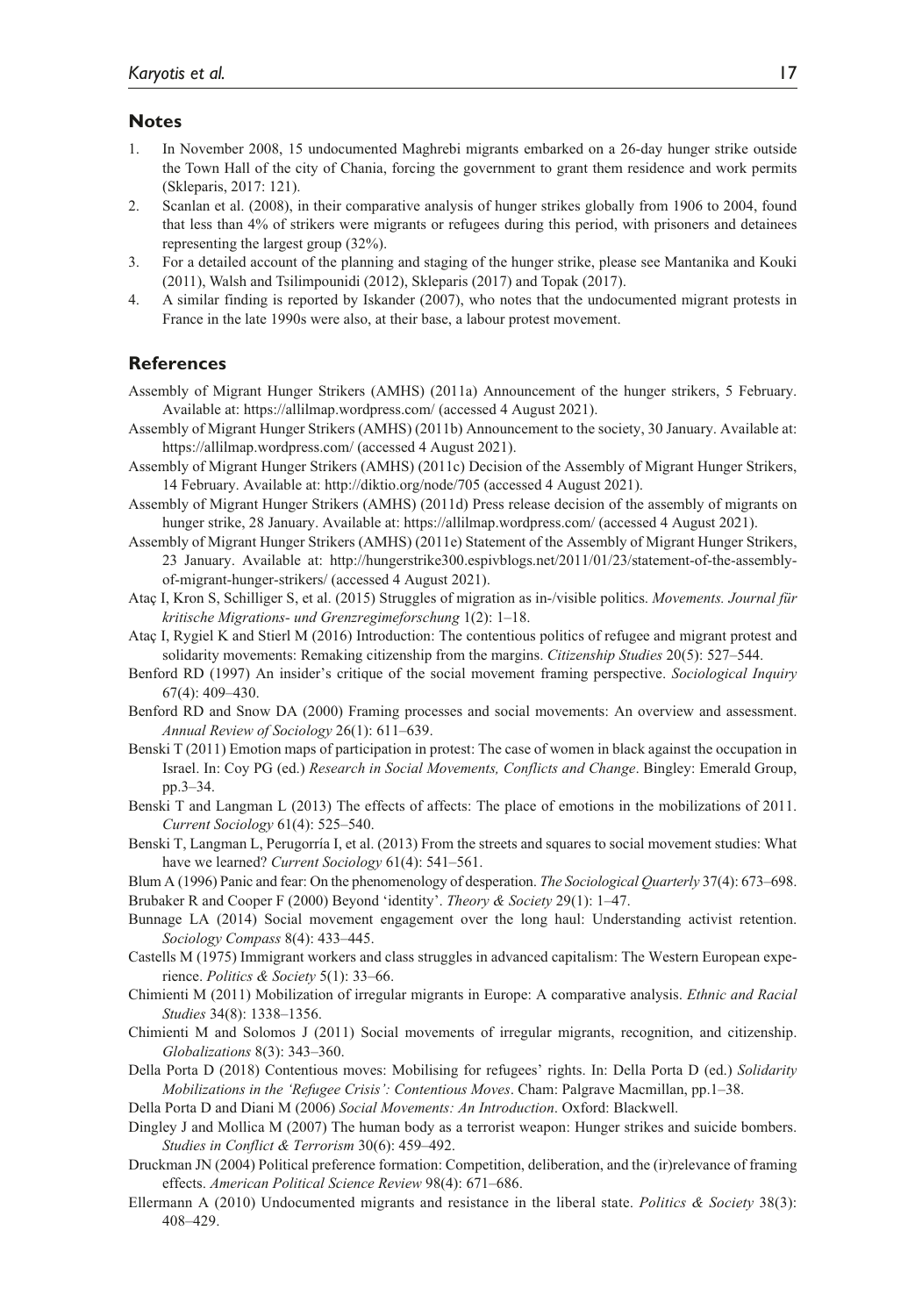- Entman RM (2004) *Projections of Power: Framing News, Public Opinion, and U.S. Foreign Policy*. Chicago, IL: The University of Chicago Press.
- Fakiolas R (2003) Regularising undocumented immigrants in Greece: Procedures and effects. *Journal of Ethnic and Migration Studies* 29(3): 535–561.

Fazel M and Silove D (2006) Detention of refugees. *British Medical Journal* 332(7536): 251–252.

- Forbes CE and Grafman J (2010) The role of the human prefrontal cortex in social cognition and moral judgment. *Annual Review of Neuroscience* 33: 299–324.
- Gentry CE and Whitworth K (2011) The discourse of desperation: The intersections of neo-orientalism, gender and Islam in the Chechen struggle. *Critical Studies on Terrorism* 4(2): 145–161.
- Goeke S (2014) The multinational working class? Political activism and labour migration in West Germany during the 1960s and 1970s. *Journal of Contemporary History* 49(1): 160–182.
- Golden Dawn (2011) The lunatics who carried them should take them in their homes!!! 25 January. Available at: [http://www.efenpress.gr/2011/01/blog-post\\_4994.html](http://www.efenpress.gr/2011/01/blog-post_4994.html) (accessed 4 August 2021).
- Gržinić M and Tatlić Š (2014) *Necropolitics, Racialization, and Global Capitalism: Historicization of Biopolitics and Forensics of Politics, Art, and Life*. Lanham, MD: Lexington Books.
- IfS (2011a) Press release, 26 January. Available at: [http://omadadikigorwnenglish.blogspot.co.uk/2011/01/](http://omadadikigorwnenglish.blogspot.co.uk/2011/01/solidarity-initiative-with-300-migrants.html) [solidarity-initiative-with-300-migrants.html](http://omadadikigorwnenglish.blogspot.co.uk/2011/01/solidarity-initiative-with-300-migrants.html) (accessed 4 August 2021).
- IfS (2011b) Solidarity to the hunger strike of the 300 migrant workers, 11 February. Available at: [http://hunger](http://hungerstrike300.espivblogs.net/about/)[strike300.espivblogs.net/about/](http://hungerstrike300.espivblogs.net/about/) (accessed 4 August 2021).
- Iskander N (2007) Informal work and protest: Undocumented immigrant activism in France, 1996–2000. *The British Journal of Industrial Relations* 45(2): 309–334.
- Jasper JM (2011) Emotions and social movements: Twenty years of theory and research. *Annual Review of Sociology* 37: 285–303.
- Karyotis G (2012) Securitization of migration in Greece: Process, motives, and implications. *International Political Sociology* 6(4): 390–408.
- Kemper T (2001) A structural approach to social movement emotions In: Goodwin J, Jasper JM and Polletta F (eds) *Passionate Politics: Emotions and Social Movements*. Chicago, IL: The University of Chicago Press, pp.58–73.
- Ketelaars P, Walgrave S and Wouters R (2014) Degrees of frame alignment: Comparing organisers' and participants' frames in 29 demonstrations in three countries. *International Sociology* 29(6): 1–21.

Klandermans B (1997) *The Social Psychology of Protest*. Oxford: Blackwell.

- Klandermans B, Van Der Toorn J and Van Stekelenburg J (2008) Embeddedness and identity: How immigrants turn grievances into action. *American Sociological Review* 73(6): 992–1012.
- McAdam D (1982) *Political Process and the Development of Black Insurgency, 1930-1970*. Chicago, IL: The University of Chicago Press.
- McGregor J (2011) Contestations and consequences of deportability: Hunger strikes and the political agency of non-citizens. *Citizenship Studies* 15(5): 597–611.
- McLaren LM (2015) *Immigration and Perceptions of National Political Systems in Europe*. Oxford: Oxford University Press.
- Mantanika R and Kouki H (2011) The spatiality of a social struggle in Greece at the time of the IMF: Reflections on the 2011 mass migrant hunger strike in Athens. *City: Analysis of Urban Trends, Culture, Theory, Policy, Action* 15(3–4): 482–490.
- Marcus GE, Neuman WR and MacKuen M (2000) *Affective Intelligence and Political Judgment*. Chicago, IL: The University of Chicago Press.
- Martin J (1986) The tolerance of injustice In Olson JM, Herman CP and Zanna MP (eds) *Relative Deprivation and Social Comparison: The Ontario Symposium*. Hillsdale, NJ: Lawrence Erlbaum, pp.217–242.
- Metternich NW (2020) *Drawback before the Wave? Protest Decline during the Covid-19 Pandemic*. SocArXiv. Available at:<https://doi.org/10.31235/osf.io/3ej72> (accessed 4 August 2021).
- Migratory Alliance (2011) Statement of solidarity to the migrant hunger strikers, 31 January. Available at: <http://hungerstrike300.espivblogs.net> (accessed 4 August 2021).
- Mika M (2006) Framing the issue: Religion, secular ethics and the case of animal rights mobilization. *Social Forces* 85(2): 915–941.
- Miller DE and Kunce TJ (1973) Prediction and statistical overkill revisited. *Measurement and Evaluation in Guidance* 6: 157–163.
- Ministry of Education (2011) Statement of the Minister of Education regarding the occupation of the Athens Law School, 25 January. Available at: [http://www.minedu.gov.gr/publications/docs/dt\\_dhlwsh\\_ypoyr](http://www.minedu.gov.gr/publications/docs/dt_dhlwsh_ypoyrgoy_110125.doc)[goy\\_110125.doc](http://www.minedu.gov.gr/publications/docs/dt_dhlwsh_ypoyrgoy_110125.doc) (accessed 4 August 2021).
- Nicholls W (2013) Making undocumented immigrants into legitimate political subjects: A comparison of France and the United States. *Theory, Culture & Society* 30(3): 82–107.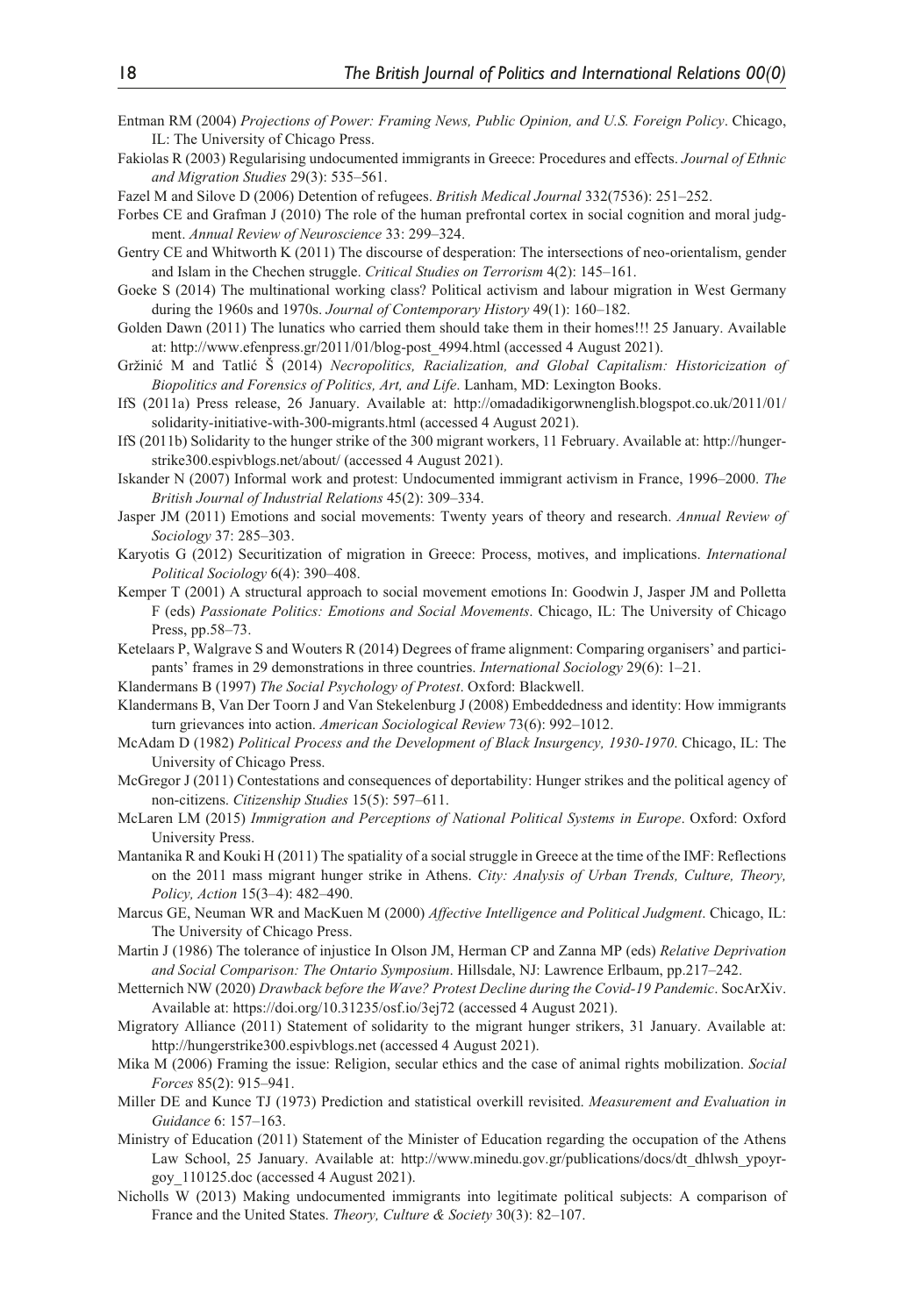- Oliveri F (2016) Struggles at the boundaries of neoliberal citizenship: Theorizing immigrant-led movements in contemporary Europe. In: Amelina A, Horvath K and Meeus B (eds) *An Anthology of Migration and Social Transformation: European Perspectives*. Cham: Springer, pp.263–279.
- Opp K-D (2009) *Theories of Political Protest and Social Movements: A Multidisciplinary Introduction, Critique, and Synthesis*. London; New York: Routledge.
- Perugorría I and Tejerina B (2013) Politics of the encounter: Cognition, emotions, and networks in the Spanish 15M. *Current Sociology* 61(4): 424–442.

Rose R and Mackenzie WJM (1991) Comparing forms of comparative analysis. *Political Studies* 39(3): 446–462.

Rosenberger S (2018) Political protest in asylum and deportation: An introduction In: Rosenberger S, Stern V and Merhaut N (eds) *Protest Movements in Asylum and Deportation*. Cham: Springer, pp.3–25.

- Rüdig W and Karyotis G (2014) Who protests in Greece? Mass opposition to austerity. *British Journal of Political Science* 44(3): 487–513.
- Sabucedo JM and Vilas X (2014) Anger and positive emotions in political protest. *Universitas Psychologica* 13(3): 829–838.

Said E (1978) *Orientalism*. New York: Pantheon Books.

- Scanlan SJ, Cooper Stoll L and Lumm K (2008) Starving for change: The hunger strike and nonviolent action, 1906–2004. In: Coy PG (ed.) *Research in Social Movements, Conflicts and Change*. Bingley: Emerald Group, pp.275–323.
- Schön DA and Rein M (1994) *Frame Reflection: Toward the Resolution of Intractable Policy Controversies*. New York: Basic Books.
- Silove D, Steel Z and Watters C (2000) Policies of deterrence and the mental health of asylum seekers. *Journal of the American Medical Association* 284(5): 604–611.
- Siméant J (1994) Immigration and social movements: The specificity of undocumented migrants' mobilizations. In: *Communication at the IPSA Congress*, Berlin, 21–25 August.
- Siméant J (1998) Who clamours for attention and who cares? Hunger strikes in France from 1972 to 1992. *La Lettre de la Maison française d'Oxford* 10: 98–119.
- Simon B, Loewy M, Stürmer S, et al. (1998) Collective identification and social movement participation. *Journal of Personality and Social Psychology* 74(3): 646–658.
- Skleparis D (2017) The politics of migrant resistance amid the Greek economic crisis. *International Political Sociology* 11(2): 113–129.
- Snow DA and Benford RD (1988) Ideology, frame resonance, and participant mobilization. *International Social Movement Research* 1: 197–217.
- Snow DA, Rochford EB Jr, Worden SK, et al. (1986) Frame alignment processes, micromobilization, and movement participation. *American Sociological Review* 51(4): 464–481.
- Stürmer S and Simon B (2009) Pathways to collective protest: Calculation, identification, or emotion? A critical analysis of the role of group-based anger in social movement participation. *Journal of Social Issues* 65(4): 681–705.
- Synaspismos (2011) Statement of the press office regarding the migrant hunger strike, 25 January. Available at: <http://www.syn.gr/gr/keimeno.php?id=21877> (accessed 4 August 2021).
- Tarrow SG (1998) *Power in Movement: Social Movements and Contentious Politics*. Cambridge: Cambridge University Press.
- The Mirror (2016) Desperate migrants sew their mouths together in protest at Calais Jungle camp being dismantled, 2 March. Available at: [https://www.mirror.co.uk/news/uk-news/desperate-migrants-sew-mouths](https://www.mirror.co.uk/news/uk-news/desperate-migrants-sew-mouths-together-7480333)[together-7480333](https://www.mirror.co.uk/news/uk-news/desperate-migrants-sew-mouths-together-7480333) (accessed 4 August 2021).
- Tilly C (1979) Repertoires of contention in America and Britain, 1750–1820 In: Zald MN and McCarthy JD (eds) *The Dynamics of Social Movements*. Cambridge: Winthrop, pp.126–156.
- Topak ÖE (2017) Migrant protest in times of crisis: Politics, ethics and the sacred from below. *Citizenship Studies* 21(1): 1–21.
- Triandafyllidou A (2009) Greek immigration policy at the turn of the 21st century: Lack of political will or purposeful mismanagement? *European Journal of Migration and Law* 11(2): 159–177.
- Union of Salaried Technicians (2011) All workers, Greek and migrant, against poverty, the consequences of the economic crisis and imperialist wars, 8 February. Available at: [http://www.somtechnik.gr/Texty/anakoin/](http://www.somtechnik.gr/Texty/anakoin/smt_metanastes_Feb11.htm) [smt\\_metanastes\\_Feb11.htm](http://www.somtechnik.gr/Texty/anakoin/smt_metanastes_Feb11.htm) (accessed 4 August 2021).
- Vima (2011) Andreas Loverdos: Order for vigilance in military hospitals and private clinics regarding the flu, 14 February. Available at: [https://www.tovima.gr/2011/02/14/society/b-andreas-loberdos-b-br-entoli-gia](https://www.tovima.gr/2011/02/14/society/b-andreas-loberdos-b-br-entoli-gia-etoimotita-se-stratiwtika-nosokomeia-kai-idiwtikes-klinikes-gia-ti-gripi)[etoimotita-se-stratiwtika-nosokomeia-kai-idiwtikes-klinikes-gia-ti-gripi](https://www.tovima.gr/2011/02/14/society/b-andreas-loberdos-b-br-entoli-gia-etoimotita-se-stratiwtika-nosokomeia-kai-idiwtikes-klinikes-gia-ti-gripi) (accessed 4 August 2021).
- Walsh A and Tsilimpounidi M (2012) The disappearing immigrants: Hunger strike as invisible struggle. *Theory in Action* 5(2): 82–103.
- Wood JN and Grafman J (2003) Human prefrontal cortex: Processing and representational perspectives. *Nature Reviews Neuroscience* 4(2): 139–147.